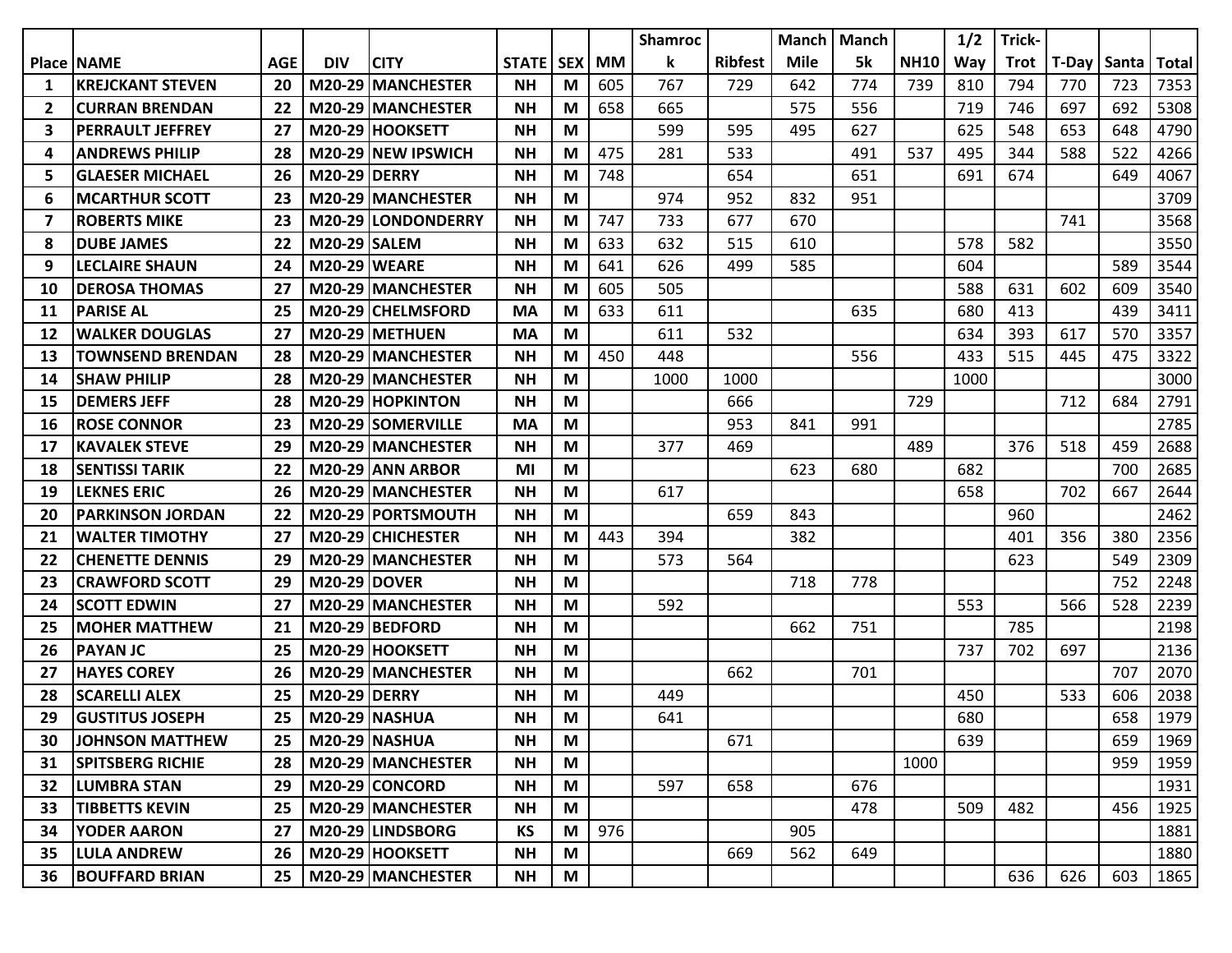| 37 | <b>CREMONE DAVE</b>        | 27 |                     | M20-29 MANCHESTER    | NΗ        | M |     | 664 | 598 | 591 |      |     |     |     |     |     | 1853 |
|----|----------------------------|----|---------------------|----------------------|-----------|---|-----|-----|-----|-----|------|-----|-----|-----|-----|-----|------|
| 38 | <b>SAVIANO LOUIS</b>       | 22 |                     | M20-29 SANDOWN       | <b>NH</b> | M |     |     |     | 834 | 1000 |     |     |     |     |     | 1834 |
| 39 | <b>AUTHIER CHRISTOPHER</b> | 22 |                     | M20-29 CTR BARNSTEAD | <b>NH</b> | M |     |     |     |     |      |     | 425 | 436 | 459 | 432 | 1752 |
| 40 | <b>VARGO STEVEN</b>        | 24 |                     | M20-29 MANCHESTER    | <b>NH</b> | M |     |     |     |     |      |     | 873 |     |     | 865 | 1738 |
| 41 | <b>FRANZEK DEREK</b>       | 29 |                     | M20-29 MANCHESTER    | <b>NH</b> | M |     |     |     |     |      |     | 574 | 589 | 565 |     | 1728 |
| 42 | <b>SILVA NICHOLAS</b>      | 28 | <b>M20-29 DERRY</b> |                      | <b>NH</b> | M | 519 |     |     | 542 | 589  |     |     |     |     |     | 1650 |
| 43 | <b>AUPREY JEFF</b>         | 29 |                     | M20-29 MANCHESTER    | <b>NH</b> | M |     | 318 | 607 |     |      |     | 705 |     |     |     | 1630 |
| 44 | IGRANO FRANK               | 27 |                     | M20-29 HOPKINTON     | <b>NH</b> | M |     |     |     |     |      |     | 604 | 529 |     | 477 | 1610 |
| 45 | <b>BOUTSELIS MICHAEL</b>   | 25 |                     | M20-29 MANCHESTER    | <b>NH</b> | M |     |     |     |     |      |     | 450 |     | 533 | 606 | 1589 |
| 46 | <b>ROSENCRANTS ADAM</b>    | 28 |                     | M20-29 NEWMARKET     | <b>NH</b> | M |     |     |     |     | 817  |     |     |     |     | 766 | 1583 |
| 47 | <b>UX JASON</b>            | 29 |                     | M20-29 GOFFSTOWN     | <b>NH</b> | M |     |     | 522 |     |      |     | 527 |     | 521 |     | 1570 |
| 48 | <b>TARR THOMAS</b>         | 26 |                     | M20-29 MANCHESTER    | <b>NH</b> | M |     | 473 | 706 |     |      |     | 373 |     |     |     | 1552 |
| 49 | <b>HEON NICHOLAS</b>       | 21 |                     | M20-29 NORTHWOOD     | <b>NH</b> | M |     |     |     |     |      |     | 494 |     | 511 | 521 | 1526 |
| 50 | <b>RODON CHRIS</b>         | 29 |                     | M20-29 MERRIMACK     | <b>NH</b> | M |     | 489 | 503 |     | 503  |     |     |     |     |     | 1495 |
| 51 | <b>MCQUAID ANDREW</b>      | 25 |                     | <b>M20-29 NASHUA</b> | NΗ        | M |     |     |     |     |      |     | 750 |     |     | 734 | 1484 |
| 52 | JOHNSON CHRISTOPHER        | 26 |                     | M20-29 MERRIMACK     | <b>NH</b> | M |     |     |     |     | 490  |     |     |     | 565 | 420 | 1475 |
| 53 | <b>BROWN MATTHEW</b>       | 25 |                     | M20-29 MANCHESTER    | <b>NH</b> | M |     | 726 |     |     |      |     | 747 |     |     |     | 1473 |
| 54 | <b>TOURIGNY ALEX</b>       | 20 |                     | M20-29 FITCHBURG     | <b>MA</b> | M |     |     |     |     |      |     | 731 |     |     | 720 | 1451 |
| 55 | <b>MICHALSKI SEAN</b>      | 28 |                     | M20-29 MANCHESTER    | <b>NH</b> | M |     |     |     |     |      | 688 |     |     | 760 |     | 1448 |
| 56 | <b>BERRIO JOHN</b>         | 26 |                     | <b>M20-29 NASHUA</b> | <b>NH</b> | M |     |     | 706 |     |      | 705 |     |     |     |     | 1411 |
| 57 | <b>LEAFE JEREME</b>        | 29 |                     | M20-29 ANCHESTER     | <b>NH</b> | M |     |     |     | 682 | 707  |     |     |     |     |     | 1389 |
| 58 | <b>SHIELDS DAVE</b>        | 27 |                     | <b>M20-29 NASHUA</b> | <b>NH</b> | M |     |     |     | 674 | 708  |     |     |     |     |     | 1382 |
| 59 | <b>FROST JUSTIN</b>        | 25 |                     | M20-29 MANCHESTER NH | <b>NH</b> | M |     | 655 |     |     |      |     |     |     | 707 |     | 1362 |
| 60 | <b>STURTZ JUSTIN</b>       | 22 |                     | M20-29 MILFORD       | <b>NH</b> | M |     |     |     |     |      |     | 663 | 651 |     |     | 1314 |
| 61 | <b>MARSHALL RYAN</b>       | 20 |                     | M20-29 PELHAM        | <b>NH</b> | M |     |     |     |     |      |     |     | 658 | 642 |     | 1300 |
| 62 | <b>MORRISON CARL</b>       | 27 |                     | M20-29 MERRIMACK     | <b>NH</b> | M |     | 635 |     |     |      |     |     |     | 661 |     | 1296 |
| 63 | <b>DOLAN JOSH</b>          | 21 | <b>M20-29 AYER</b>  |                      | MA        | M |     | 417 | 432 |     |      |     | 445 |     |     |     | 1294 |
| 64 | <b>BERG JACOB</b>          | 25 |                     | M20-29 MANCHESTER    | <b>NH</b> | M |     |     |     |     | 600  |     |     |     |     | 661 | 1261 |
| 65 | <b>DUFOURNY DANIEL</b>     | 23 |                     | M20-29 CANDIA        | <b>NH</b> | M |     | 646 | 609 |     |      |     |     |     |     |     | 1255 |
| 66 | <b>POITRAS BRANDON</b>     | 29 | <b>M20-29 DERRY</b> |                      | <b>NH</b> | M | 643 | 603 |     |     |      |     |     |     |     |     | 1246 |
| 67 | <b>BAUM IAN</b>            | 20 |                     | M20-29 LONDONDERRY   | <b>NH</b> | M | 595 |     |     |     |      |     |     |     |     | 623 | 1218 |
| 68 | <b>DUROCHER AIDEN</b>      | 22 |                     | M20-29 DURHAM        | <b>NH</b> | M | 626 |     | 572 |     |      |     |     |     |     |     | 1198 |
| 69 | NIEDZWIECKI JOHN           | 24 |                     | $M20-29$ PELHAM      | <b>NH</b> | M |     |     | 579 |     |      |     |     |     |     | 615 | 1194 |
| 70 | <b>COTNOIR WESLEY</b>      | 24 |                     | M20-29 AUBURN        | <b>NH</b> | M | 574 |     |     | 580 |      |     |     |     |     |     | 1154 |
| 71 | <b>CLARK JR JEFF</b>       | 23 |                     | M20-29 HOOKSETT      | <b>NH</b> | M | 573 |     | 577 |     |      |     |     |     |     |     | 1150 |
| 72 | <b>HOANG HAO</b>           | 25 |                     | M20-29 MANCHESTER    | <b>NH</b> | M |     |     | 594 |     |      |     |     |     |     | 556 | 1150 |
| 73 | <b>GLOTFELTY BOB</b>       | 27 |                     | M20-29 MANCHESTER    | <b>NH</b> | M |     |     |     |     |      |     |     |     | 628 | 511 | 1139 |
| 74 | <b>RATER NATHAN</b>        | 26 |                     | M20-29 MANCHESTER    | <b>NH</b> | M |     |     | 579 |     |      |     |     |     | 543 |     | 1122 |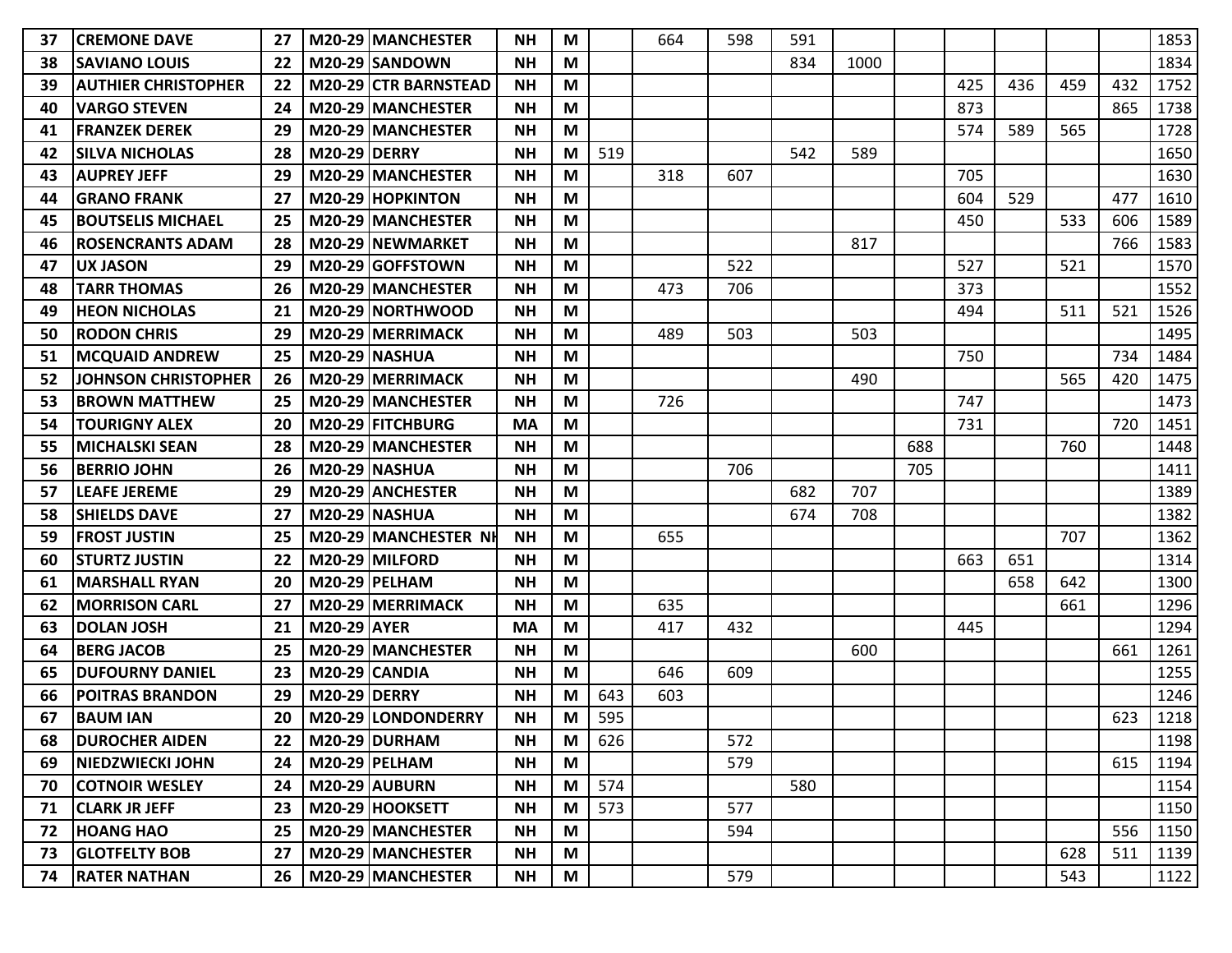| 75  | <b>SLIVKA TIM</b>         | 28 |                      | M20-29 MANCHESTER    | <b>NH</b> | M |      | 563 |     |      |     |     |     |     | 531  |      | 1094 |
|-----|---------------------------|----|----------------------|----------------------|-----------|---|------|-----|-----|------|-----|-----|-----|-----|------|------|------|
| 76  | <b>BEAULIEU JARRETT</b>   | 26 |                      | M20-29 MANCHESTER    | <b>NH</b> | M |      | 580 |     |      | 508 |     |     |     |      |      | 1088 |
| 77  | <b>CHAPDELAINE ZAC</b>    | 21 |                      | M20-29 MANCHESTER    | <b>NH</b> | M |      |     |     |      |     |     |     |     | 542  | 546  | 1088 |
| 78  | <b>HAMER RYAN</b>         | 26 | <b>M20-29 EPPING</b> |                      | <b>NH</b> | M |      | 492 |     |      |     | 591 |     |     |      |      | 1083 |
| 79  | <b>QUIDONE WILLIAM</b>    | 29 |                      | M20-29 MANCHESTER    | <b>NH</b> | M |      |     | 515 |      |     |     | 558 |     |      |      | 1073 |
| 80  | <b>FLYNN MICHAEL</b>      | 23 |                      | M20-29 HOPKINTON     | <b>NH</b> | M |      |     |     |      |     |     |     |     | 522  | 547  | 1069 |
| 81  | <b>ONEILL JUSTIN</b>      | 26 |                      | M20-29 MANCHESTER    | <b>NH</b> | M |      |     |     |      |     |     | 532 |     |      | 507  | 1039 |
| 82  | <b>GREGOIRE RUSSELL</b>   | 25 |                      | M20-29 ALLSTON       | MA        | M |      | 473 |     |      |     |     |     |     | 555  |      | 1028 |
| 83  | <b>GAGNON BRIAN</b>       | 25 | <b>M20-29 LOWELL</b> |                      | <b>MA</b> | M |      |     |     | 1000 |     |     |     |     |      |      | 1000 |
| 84  | <b>RUGABIRWA MAKOPA</b>   | 21 |                      | M20-29 CONCORD       | <b>NH</b> | M | 1000 |     |     |      |     |     |     |     |      |      | 1000 |
| 85  | <b>TUCKER SETH</b>        | 27 |                      | M20-29 BLUFFTON      | <b>SC</b> | M |      |     |     |      |     |     |     |     | 1000 |      | 1000 |
| 86  | <b>HERNANDO NACHO</b>     | 20 |                      | M20-29 CONCORD       | <b>NH</b> | M |      |     |     |      |     |     |     |     |      | 1000 | 1000 |
| 87  | <b>GISORE ANTOINE</b>     | 23 | <b>M20-29 RINDGE</b> |                      | <b>NH</b> | M | 997  |     |     |      |     |     |     |     |      |      | 997  |
| 88  | <b>HALPIN BRENDAN</b>     | 29 |                      | M20-29 MISSOULA      | <b>MT</b> | M |      |     |     |      |     |     |     |     | 987  |      | 987  |
| 89  | <b>COLLINS BRENDAN</b>    | 26 |                      | M20-29 MANCHESTER    | NΗ        | M |      | 390 |     |      |     |     |     |     |      | 587  | 977  |
| 90  | <b>FULLERTON PAT</b>      | 24 |                      | M20-29 BRADFORD      | <b>MA</b> | M |      |     |     | 976  |     |     |     |     |      |      | 976  |
| 91  | <b>POZZETTA LUCAS</b>     | 25 |                      | M20-29 MERRIMACK     | <b>NH</b> | M |      |     |     |      |     |     |     |     | 975  |      | 975  |
| 92  | <b>BOZOIAN KYLE</b>       | 27 |                      | M20-29 DEERFIELD     | <b>NH</b> | M |      |     |     |      |     |     |     | 510 |      | 459  | 969  |
| 93  | <b>LAMBERT RYAN</b>       | 27 |                      | M20-29 MANCHESTER    | <b>NH</b> | M |      |     |     |      |     |     |     |     | 305  | 647  | 952  |
| 94  | <b>OSTERHOUDT DOUGLAS</b> | 29 |                      | M20-29 NORTHFIELD    | <b>NH</b> | M |      | 472 | 477 |      |     |     |     |     |      |      | 949  |
| 95  | <b>HAYES CHRIS</b>        | 28 |                      | M20-29 MEDFORD       | MA        | M |      | 479 | 467 |      |     |     |     |     |      |      | 946  |
| 96  | <b>SLATE CARL</b>         | 28 |                      | M20-29 HOOKSETT      | <b>NH</b> | M |      |     | 489 | 455  |     |     |     |     |      |      | 944  |
| 97  | <b>CHABOT ZACHARY</b>     | 20 |                      | M20-29 MANCHESTER    | <b>NH</b> | M |      |     |     |      |     |     |     |     | 933  |      | 933  |
| 98  | <b>FOURNIER ANDREW</b>    | 23 |                      | M20-29 GOFFSTOWN     | <b>NH</b> | M |      |     |     |      |     |     |     |     | 932  |      | 932  |
| 99  | <b>NAJEM PETER</b>        | 27 | <b>M20-29 DERRY</b>  |                      | <b>NH</b> | M |      |     |     | 927  |     |     |     |     |      |      | 927  |
| 100 | <b>HEIBELL CHRIS</b>      | 26 |                      | M20-29 HILLSBOROUGH  | <b>NJ</b> | M |      |     |     | 923  |     |     |     |     |      |      | 923  |
| 101 | <b>SASS SPENCER</b>       | 23 |                      | M20-29 LITCHFIELD    | <b>CT</b> | M | 912  |     |     |      |     |     |     |     |      |      | 912  |
| 102 | <b>MALLETT PETER</b>      | 29 |                      | M20-29 MANCHESTER    | <b>NH</b> | M | 909  |     |     |      |     |     |     |     |      |      | 909  |
| 103 | <b>PARKER QUINN</b>       | 20 | M20-29               |                      | <b>NH</b> | M |      |     |     |      |     |     |     |     |      | 903  | 903  |
| 104 | <b>DIONISIO ARTIE</b>     | 26 | <b>M20-29 DERRY</b>  |                      | <b>NH</b> | M |      |     |     |      |     |     |     |     |      | 901  | 901  |
| 105 | <b>IMCDOUGLE JACOB</b>    | 24 |                      | M20-29 WALPOLE       | <b>NH</b> | M |      |     |     | 893  |     |     |     |     |      |      | 893  |
|     | 106 GALLUZZO MATT         | 23 |                      | M20-29 CAMBRIDGE     | <b>MA</b> | M | 888  |     |     |      |     |     |     |     |      |      | 888  |
| 107 | <b>PHILIPS THOMAS</b>     | 21 |                      | M20-29 MADISON       | <b>CT</b> | M |      |     |     |      |     |     |     |     |      | 878  | 878  |
|     | 108   KENNEDY BRIAN       | 25 |                      | <b>M20-29 NEWTON</b> | <b>MA</b> | M |      |     |     | 874  |     |     |     |     |      |      | 874  |
|     | 109   WEIDER JAMES        | 23 |                      | M20-29 BROOKLINE     | <b>MA</b> | M |      |     |     | 868  |     |     |     |     |      |      | 868  |
| 110 | <b>MAINWARING PHILLIP</b> | 27 |                      | M20-29 NEWTON        | MA        | M |      |     |     | 865  |     |     |     |     |      |      | 865  |
| 111 | <b>LOTTERHOS DAVID</b>    | 24 |                      | M20-29 MANCHESTER    | <b>NH</b> | M |      |     |     |      |     |     |     | 432 | 423  |      | 855  |
|     | 112  LAVALLEE JD          | 25 |                      | M20-29 BEDFORD       | <b>NH</b> | M | 850  |     |     |      |     |     |     |     |      |      | 850  |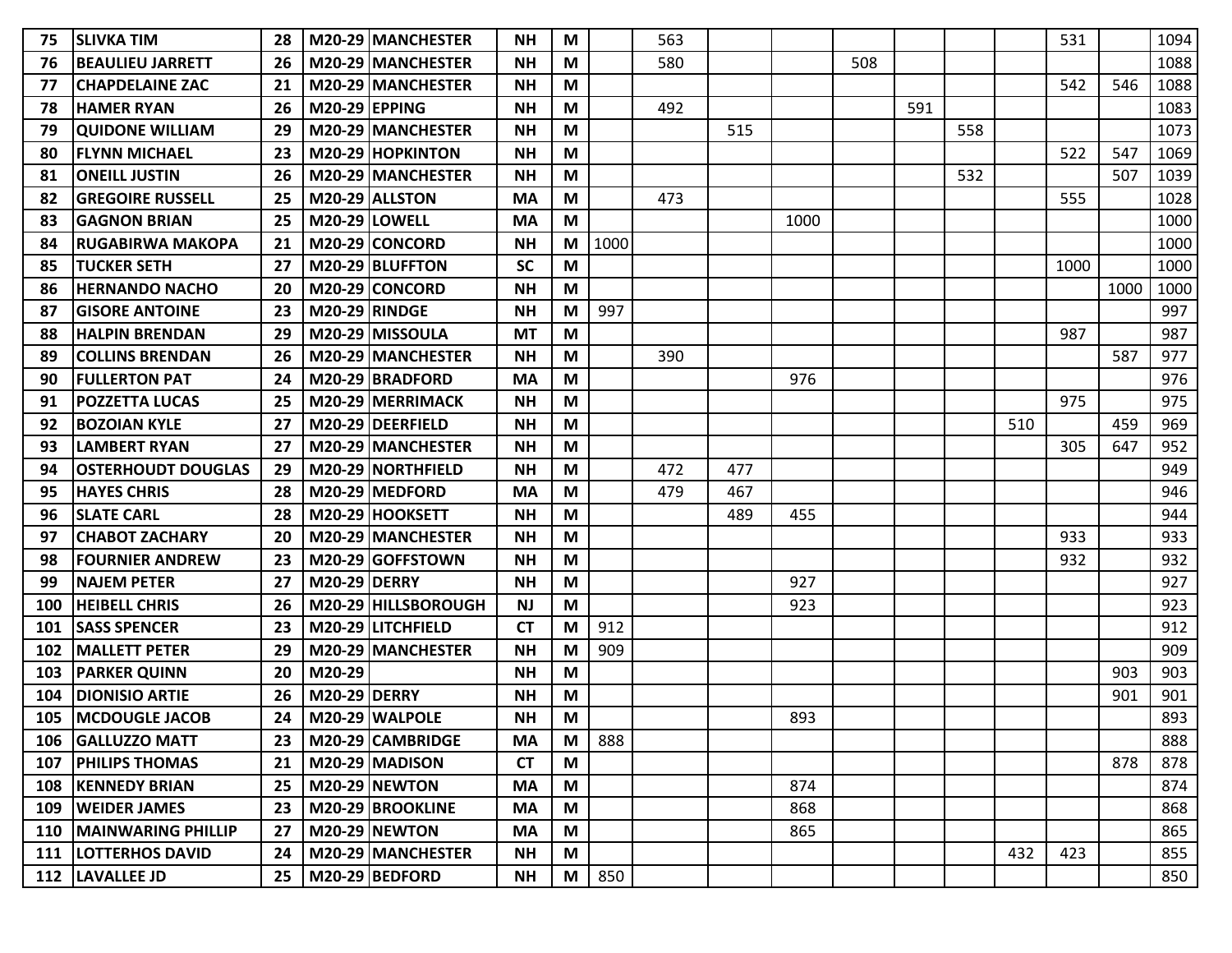| 113 | <b>OHARA MIKE</b>             | 21 | <b>M20-29 DERRY</b> |                           | <b>NH</b> | М |     |     | 842 |     |     |     |     |     |     | 842 |
|-----|-------------------------------|----|---------------------|---------------------------|-----------|---|-----|-----|-----|-----|-----|-----|-----|-----|-----|-----|
| 114 | <b>PRESCOTT JEFF</b>          | 23 |                     | <b>M20-29 MALDEN</b>      | <b>MA</b> | M |     |     |     | 842 |     |     |     |     |     | 842 |
| 115 | <b>RICH JOE</b>               | 22 |                     | <b>M20-29 HANSON</b>      | <b>MA</b> | M |     |     |     | 835 |     |     |     |     |     | 835 |
| 116 | <b>SOULE NATHAN</b>           | 27 |                     | <b>M20-29 NASHUA</b>      | <b>NH</b> | M |     |     |     |     |     |     |     | 835 |     | 835 |
| 117 | <b>SULLIVAN MICHAEL</b>       | 25 |                     | M20-29 GOFFSTOWN          | <b>NH</b> | M |     | 826 |     |     |     |     |     |     |     | 826 |
| 118 | <b>WONG ALBERT</b>            | 25 |                     | M20-29 MERRIMACK          | <b>NH</b> | M |     |     | 822 |     |     |     |     |     |     | 822 |
| 119 | <b>SCHUH KEVIN</b>            | 27 |                     | M20-29 WINDHAM            | <b>NH</b> | M |     |     |     |     |     |     |     | 820 |     | 820 |
| 120 | <b>GALVIN PATRICK</b>         | 24 |                     | M20-29 CONCORD            | <b>NH</b> | M |     |     |     | 816 |     |     |     |     |     | 816 |
| 121 | <b>GOTTHOLD ERIC</b>          | 24 |                     | M20-29 MANCHESTER         | <b>NH</b> | M |     |     |     |     |     |     |     | 815 |     | 815 |
| 122 | <b>SHERR BENJAMIN</b>         | 23 |                     | M20-29 BEDFORD            | <b>NH</b> | M |     |     |     |     |     |     |     | 815 |     | 815 |
| 123 | <b>WILDER DAVID</b>           | 23 |                     | M20-29 NEWFIELDS          | <b>NH</b> | M |     |     |     | 811 |     |     |     |     |     | 811 |
| 124 | <b>HOSANG MARK</b>            | 20 |                     | M20-29 BEDFORD            | <b>NH</b> | M |     |     |     |     |     |     |     | 810 |     | 810 |
| 125 | <b>LASHWAY BRIAN</b>          | 25 |                     | M20-29 CHARLESTOWN        | <b>NH</b> | M |     |     |     |     |     |     |     | 808 |     | 808 |
| 126 | <b>ENOS DANIEL</b>            | 23 |                     | M20-29 BEDFORD            | <b>NH</b> | M |     |     |     |     |     |     |     | 804 |     | 804 |
| 127 | <b>BURLESON MICHAEL</b>       | 27 |                     | <b>M20-29 INEW BOSTON</b> | <b>NH</b> | M | 803 |     |     |     |     |     |     |     |     | 803 |
| 128 | <b>SELESNICK JEFF</b>         | 29 |                     | M20-29 SOMERVILLE         | <b>MA</b> | M |     |     |     |     |     |     |     | 798 |     | 798 |
| 129 | <b>HROSS RYAN</b>             | 28 |                     | M20-29 PITTSBURGH         | PA        | M |     |     |     |     |     |     |     | 786 |     | 786 |
| 130 | <b>POCIASK ERIC</b>           | 22 |                     | M20-29 HENNIKER           | <b>NH</b> | M |     |     |     |     |     |     |     | 786 |     | 786 |
| 131 | <b>FORSHAW ROB</b>            | 22 |                     | M20-29 WATERFORD          | <b>CT</b> | M |     |     |     |     |     |     |     | 785 |     | 785 |
| 132 | <b>ADAMS KYLE</b>             | 22 | <b>M20-29 DERRY</b> |                           | <b>NH</b> | М |     | 782 |     |     |     |     |     |     |     | 782 |
| 133 | <b>MADARO MICHAEL</b>         | 27 |                     | M20-29 EASTHAMPTON        | <b>MA</b> | M |     |     |     |     |     |     |     |     | 780 | 780 |
| 134 | <b>BARRETT NEAL</b>           | 29 |                     | M20-29 FAIRFIELD          | <b>CT</b> | M |     |     |     |     |     |     |     | 778 |     | 778 |
| 135 | <b>LOW ANTHONY</b>            | 28 |                     | M20-29 WINCHESTER         | <b>MA</b> | M |     |     |     |     | 777 |     |     |     |     | 777 |
| 136 | <b>BARGAR CLIFF</b>           | 23 |                     | M20-29 SOMERVILLE         | <b>MA</b> | M |     |     |     | 767 |     |     |     |     |     | 767 |
| 137 | <b>POGUE COLIN</b>            | 23 |                     | M20-29 HANOVER            | <b>NH</b> | M |     |     |     |     |     |     |     |     | 763 | 763 |
| 138 | <b>POWELL CHRISTOPHER</b>     | 23 |                     | M20-29 HANOVER            | <b>NH</b> | M |     |     |     |     |     |     |     |     | 763 | 763 |
| 139 | <b>DOROSARIO ANDREW</b>       | 27 |                     | M20-29 BRIGHTON           | <b>MA</b> | M |     |     |     |     |     |     |     | 759 |     | 759 |
| 140 | <b>MCCLURE KEN</b>            | 28 |                     | M20-29 MELROSE            | <b>MA</b> | M |     |     |     |     |     |     |     |     | 759 | 759 |
| 141 | <b>SWANA JEFF</b>             | 28 |                     | M20-29 SHREWSBURY         | MA        | M |     | 757 |     |     |     |     |     |     |     | 757 |
| 142 | <b>DISALVO PETER</b>          | 27 |                     | <b>M20-29 NASHUA</b>      | <b>NH</b> | M |     |     |     |     |     |     |     |     | 754 | 754 |
| 143 | <b>ROGERS CODY</b>            | 20 |                     | M20-29 HINSDALE           | <b>NH</b> | M | 752 |     |     |     |     |     |     |     |     | 752 |
| 144 | <b>CLARK CALDWELL</b>         | 24 |                     | M20-29 BEDFORD            | <b>NH</b> | M |     |     |     |     |     |     |     | 751 |     | 751 |
|     | 145   MCCURDY II SCOTT        | 23 |                     | M20-29 MANCHESTER         | <b>NH</b> | M |     |     |     |     |     | 751 |     |     |     | 751 |
|     | 146   PREVOST BRETT           | 28 |                     | $M20-29$ BOSTON           | <b>MA</b> | M |     |     | 750 |     |     |     |     |     |     | 750 |
| 147 | <b>COOK THOMAS</b>            | 27 |                     | M20-29 MANCHESTER         | <b>NH</b> | M |     |     | 749 |     |     |     |     |     |     | 749 |
| 148 | <b>FIORENTINO GREGORY</b>     | 24 |                     | M20-29 CONCORD            | <b>NH</b> | M |     |     |     |     |     |     |     | 748 |     | 748 |
|     | <b>149   LINEBAUGH ROBERT</b> | 26 |                     | M20-29 PITTSBURGH         | PA        | M |     |     |     |     |     |     |     | 747 |     | 747 |
|     | 150 GALLEGO CARLOS            | 22 |                     | M20-29 GOFFSTOWN          | <b>NH</b> | M |     |     |     |     |     |     | 742 |     |     | 742 |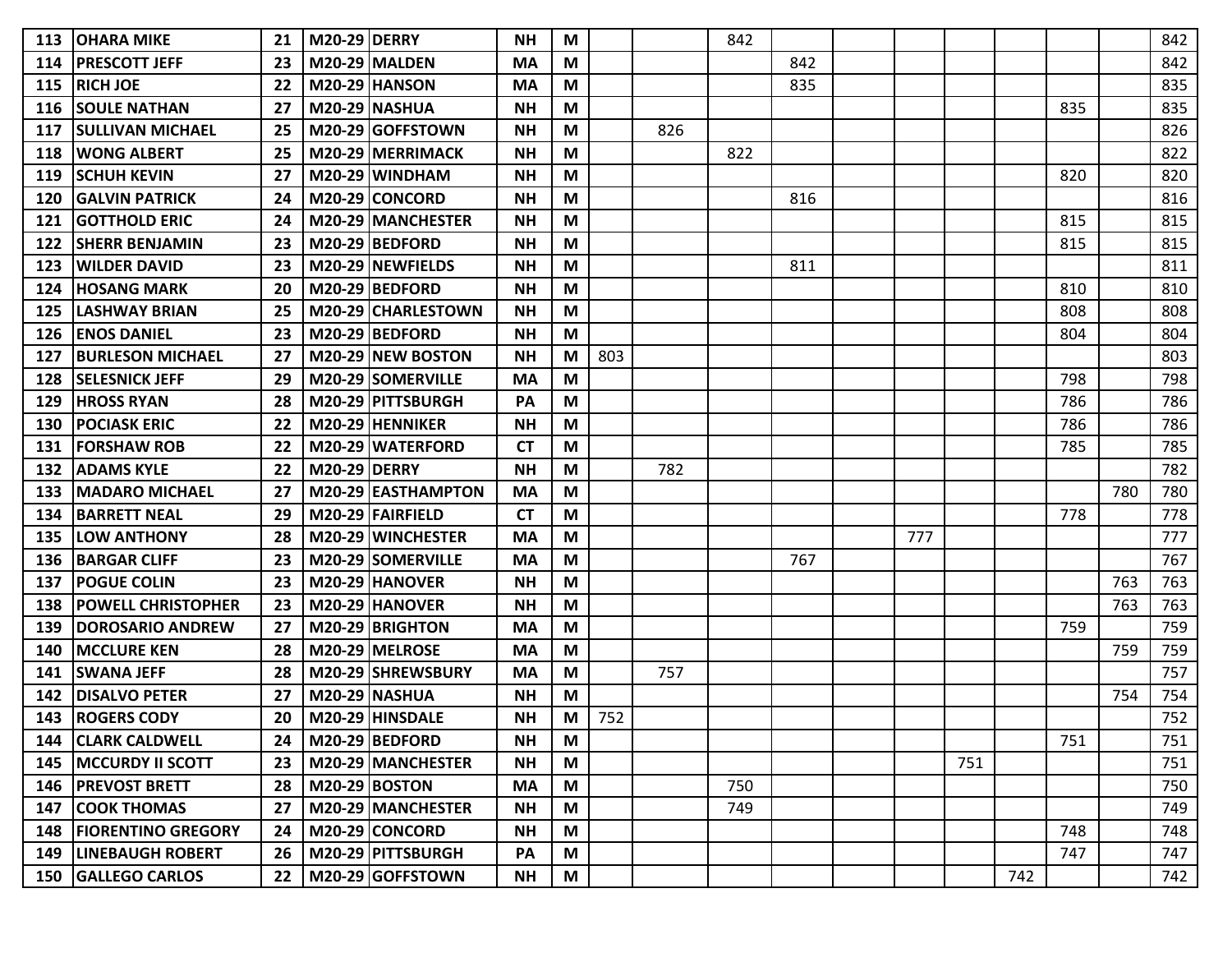| 151 | <b>MEGIVERN JEFF</b>    | 28 |                     | M20-29 DORCHESTER         | MA        | M |     |     | 394 |     |     |     |     | 344 | 738 |
|-----|-------------------------|----|---------------------|---------------------------|-----------|---|-----|-----|-----|-----|-----|-----|-----|-----|-----|
| 152 | <b>ZIRLEN DAN</b>       | 25 |                     | M20-29 MANCHESTER         | <b>NH</b> | M |     |     | 736 |     |     |     |     |     | 736 |
| 153 | <b>EDES JONATHAN</b>    | 25 |                     | M20-29 MANCHESTER         | <b>NH</b> | M |     |     |     |     |     |     | 734 |     | 734 |
| 154 | <b>STEWART ROB</b>      | 28 |                     | M20-29 MANCHESTER         | <b>NH</b> | M |     | 734 |     |     |     |     |     |     | 734 |
| 155 | <b>HEINZ MATTHEW</b>    | 27 |                     | <b>M20-29 NASHUA</b>      | <b>NH</b> | M |     |     | 732 |     |     |     |     |     | 732 |
| 156 | <b>IGILES CHARLES</b>   | 22 |                     | M20-29 NEW LONDON         | <b>NH</b> | M |     |     |     |     |     |     | 729 |     | 729 |
| 157 | <b>LEO THOMAS</b>       | 25 |                     | M20-29 MILFORD            | <b>NH</b> | M |     |     |     |     |     |     | 726 |     | 726 |
| 158 | <b>MILLER TIMOTHY</b>   | 26 |                     | M20-29 SOMERVILLE         | MA        | M |     |     | 726 |     |     |     |     |     | 726 |
| 159 | <b>HOERNER JARED</b>    | 23 |                     | M20-29 MANCHSTER          | <b>NH</b> | M |     |     |     |     |     |     | 723 |     | 723 |
| 160 | <b>FORTIER SAM</b>      | 25 |                     | <b>M20-29 NASHUA</b>      | <b>NH</b> | M |     |     |     |     |     |     | 722 |     | 722 |
| 161 | <b>REED WILLIAM</b>     | 28 |                     | M20-29 BROOKLYN           | <b>NY</b> | M |     |     |     |     |     |     | 721 |     | 721 |
| 162 | <b>MALLOY AJ</b>        | 25 |                     | <b>M20-29 BOSTON</b>      | MA        | M |     |     |     |     |     |     | 720 |     | 720 |
| 163 | <b>DUKELOW CRAIG</b>    | 26 |                     | M20-29 NEW BOSTON         | <b>NH</b> | M |     |     |     |     |     |     | 718 |     | 718 |
| 164 | <b>STURM DANIEL</b>     | 27 |                     | <b>M20-29 LONDONDERRY</b> | <b>NH</b> | M |     |     |     |     |     |     | 717 |     | 717 |
| 165 | <b>CONROY BRETT</b>     | 25 | <b>M20-29 DOVER</b> |                           | <b>NH</b> | M |     |     |     |     |     | 715 |     |     | 715 |
| 166 | <b>PAGNOTTA ANDREW</b>  | 29 |                     | M20-29 HOOKSETT           | <b>NH</b> | M |     |     |     |     |     |     | 715 |     | 715 |
| 167 | <b>SIGGINS CHARLIE</b>  | 26 |                     | M20-29 WHITEFIELD         | <b>NH</b> | M | 715 |     |     |     |     |     |     |     | 715 |
| 168 | <b>MEIXNER DAVID</b>    | 29 |                     | <b>M20-29 BOSTON</b>      | <b>MA</b> | M |     |     |     |     | 711 |     |     |     | 711 |
| 169 | <b>SOULE MATT</b>       | 29 |                     | M20-29 WALTHAM            | <b>MA</b> | M |     |     |     |     |     |     | 711 |     | 711 |
| 170 | <b>DEMERS JONATHAN</b>  | 24 |                     | M20-29 RAYMOND            | <b>NH</b> | M |     | 708 |     |     |     |     |     |     | 708 |
| 171 | <b>EATON NICHOLAS</b>   | 28 |                     | M20-29 CHESTER            | <b>NH</b> | M |     |     | 708 |     |     |     |     |     | 708 |
| 172 | <b>STARMER TANNER</b>   | 24 |                     | M20-29 HENNIKER           | <b>NH</b> | M |     | 708 |     |     |     |     |     |     | 708 |
| 173 | <b>GAUTHIER ANDREW</b>  | 23 |                     | M20-29 BRIGHTON           | <b>MA</b> | M |     |     | 705 |     |     |     |     |     | 705 |
| 174 | <b>HOERNER CHRIS</b>    | 25 |                     | M20-29 MANCHSTER          | <b>NH</b> | M |     |     |     |     |     |     | 705 |     | 705 |
| 175 | <b>RULON NICHOLAS</b>   | 28 |                     | M20-29 WEST DANVILLE      | VT        | M |     |     |     |     |     |     |     | 704 | 704 |
| 176 | <b>BOUCHARD JOSHUA</b>  | 24 | <b>M20-29 KEENE</b> |                           | <b>NH</b> | M |     |     |     |     |     |     | 703 |     | 703 |
| 177 | <b>FILLIPON MICHAEL</b> | 23 | <b>M20-29 SALEM</b> |                           | <b>NH</b> | M |     |     | 701 |     |     |     |     |     | 701 |
| 178 | <b>IMADDEN CULLEN</b>   | 24 |                     | M20-29 MANCHESTER         | <b>NH</b> | M | 699 |     |     |     |     |     |     |     | 699 |
| 179 | <b>BENNETT EVAN</b>     | 22 |                     | M20-29 MANCHESTER         | <b>NH</b> | M |     |     |     |     |     |     |     | 699 | 699 |
| 180 | <b>DICKSON SPENCER</b>  | 28 |                     | M20-29 HOOKSETT           | <b>NH</b> | M |     |     |     |     |     |     | 698 |     | 698 |
| 181 | <b>LAROCQUE DENNIS</b>  | 25 |                     | M20-29 LAWRENCE           | MA        | M |     |     |     |     |     | 698 |     |     | 698 |
| 182 | <b>HEIMAN SHAWN</b>     | 23 |                     | M20-29 MANCHESTER         | <b>NH</b> | M |     |     |     |     |     |     | 696 |     | 696 |
| 183 | <b>JAREST TIM</b>       | 25 |                     | <b>M20-29 NASHUA</b>      | <b>NH</b> | M |     |     |     | 696 |     |     |     |     | 696 |
| 184 | <b>CONNELL ANDREW</b>   | 29 | <b>M20-29 KEENE</b> |                           | <b>NH</b> | M |     |     |     |     |     |     |     | 696 | 696 |
| 185 | <b>TURIEL JESSE</b>     | 24 |                     | <b>M20-29 NASHUA</b>      | <b>NH</b> | M |     |     | 695 |     |     |     |     |     | 695 |
| 186 | <b>MASON JOEY</b>       | 22 |                     | M20-29 MANCHESTER         | <b>NH</b> | M |     |     |     |     |     |     |     | 692 | 692 |
|     | 187 JORDAN RAMON        | 25 |                     | M20-29 OKLAHOMA CITY      | OK        | M |     |     |     |     |     | 691 |     |     | 691 |
|     | 188   MITCHELL HAYDEN   | 22 |                     | M20-29 MANCHESTER         | <b>NH</b> | M |     |     |     | 691 |     |     |     |     | 691 |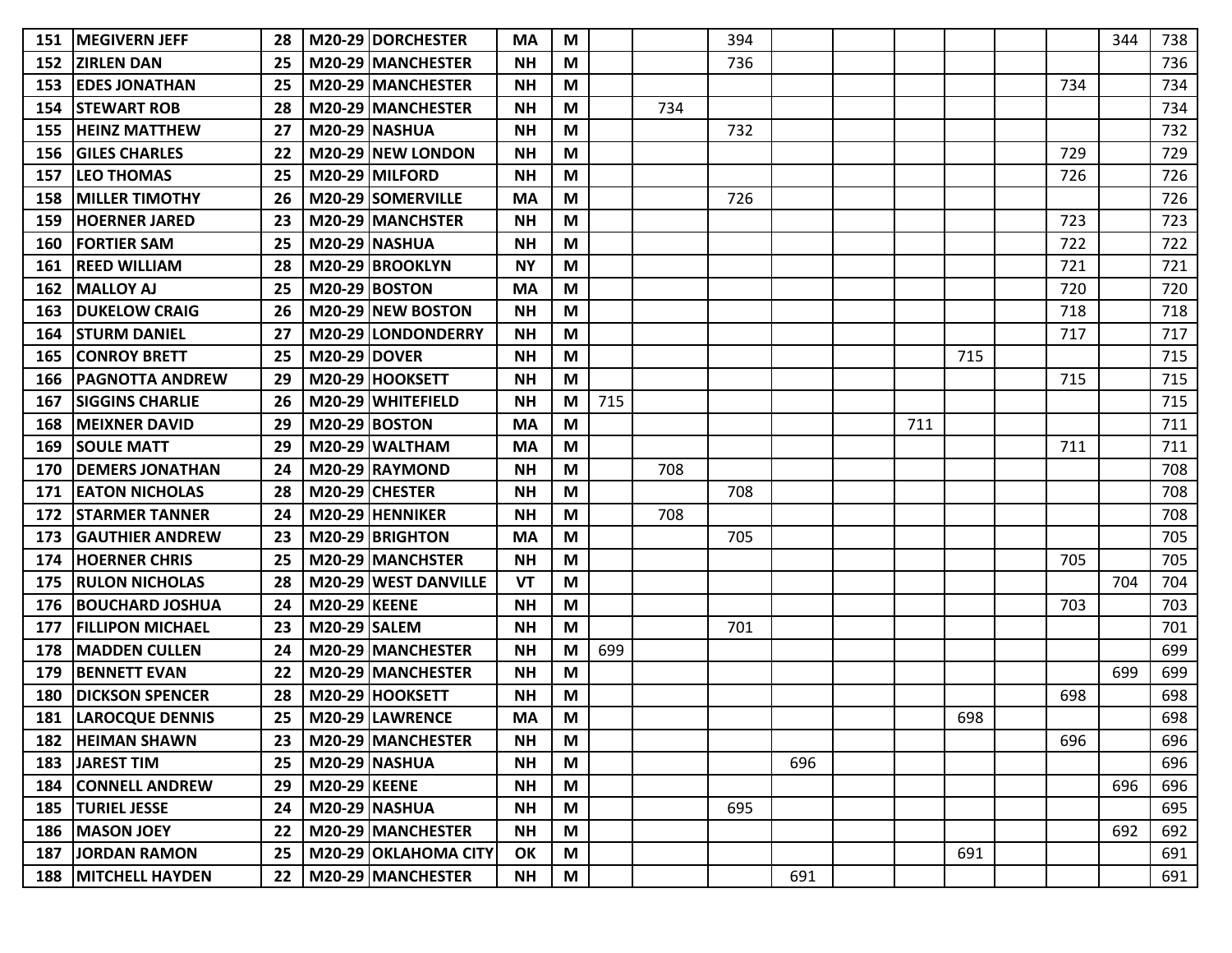| 189 | <b>REYNOLDS PATRICK</b>    | 25 |                      | <b>M20-29 NASHUA</b>     | <b>NH</b> | M |     |     | 691 |     |     |     |     |     |     |     | 691 |
|-----|----------------------------|----|----------------------|--------------------------|-----------|---|-----|-----|-----|-----|-----|-----|-----|-----|-----|-----|-----|
| 190 | <b>SOWA TIM</b>            | 23 |                      | <b>M20-29 MANCHESTER</b> | <b>NH</b> | M |     |     |     |     |     |     |     |     |     | 690 | 690 |
| 191 | <b>ALVES FREDDIE</b>       | 23 |                      | M20-29 BRADFORD          | MA        | M |     |     | 689 |     |     |     |     |     |     |     | 689 |
| 192 | <b>HANNA DANIEL</b>        | 28 |                      | M20-29 CONCORD           | <b>NH</b> | M |     | 687 |     |     |     |     |     |     |     |     | 687 |
| 193 | <b>WARREN RYAN</b>         | 26 |                      | M20-29 BEDFORD           | <b>NH</b> | M |     |     | 687 |     |     |     |     |     |     |     | 687 |
| 194 | <b>CHENEY JAKE</b>         | 28 |                      | M20-29 PEMBROKE          | <b>NH</b> | M |     |     |     |     |     |     |     |     |     | 687 | 687 |
| 195 | <b>IMCCLURE KENNETH</b>    | 27 |                      | M20-29 MELROSE           | <b>MA</b> | M |     | 686 |     |     |     |     |     |     |     |     | 686 |
| 196 | <b>ALMAVIST TYLER</b>      | 20 |                      | M20-29 LONDONDERRY       | <b>NH</b> | M | 684 |     |     |     |     |     |     |     |     |     | 684 |
| 197 | <b>POIRIER MATTHEW</b>     | 26 |                      | M20-29 LEOMINSTER        | MA        | M |     |     |     |     |     |     |     |     |     | 684 | 684 |
| 198 | <b>MCGURN CONNOR</b>       | 21 |                      | M20-29 BEDFORD           | <b>NH</b> | M |     |     |     | 683 |     |     |     |     |     |     | 683 |
| 199 | <b>SKLADONY MICHAEL</b>    | 25 |                      | M20-29 MANCHESTER        | <b>NH</b> | M |     | 681 |     |     |     |     |     |     |     |     | 681 |
| 200 | <b>DENONCOURT TIM</b>      | 20 |                      | M20-29 MANCHESTER        | <b>NH</b> | M |     |     |     |     |     |     | 679 |     |     |     | 679 |
| 201 | <b>EDES NICHOLAS</b>       | 28 |                      | <b>M20-29 PORTSMOUTH</b> | <b>NH</b> | M |     |     |     |     |     |     |     |     | 679 |     | 679 |
| 202 | <b>LEE HILARY</b>          | 25 |                      | M20-29 NASHUA            | <b>NH</b> | M |     |     | 678 |     |     |     |     |     |     |     | 678 |
| 203 | <b>IPEIFFER III ROBERT</b> | 27 |                      | <b>M20-29 NASHUA</b>     | <b>NH</b> | M |     |     | 678 |     |     |     |     |     |     |     | 678 |
| 204 | <b>SCHULER JOACHIM</b>     | 29 | <b>M20-29 NATICK</b> |                          | <b>MA</b> | M |     |     |     |     |     |     |     |     | 678 |     | 678 |
| 205 | <b>GRAHAM EVAN</b>         | 21 |                      | M20-29 HOOKSETT          | <b>NH</b> | M |     |     |     |     |     |     |     |     | 677 |     | 677 |
| 206 | <b>MORRISSEY SEAN</b>      | 28 |                      | M20-29 MANCHESTER        | <b>NH</b> | M |     |     |     |     |     |     |     |     |     | 677 | 677 |
| 207 | <b>DODGE JAKE</b>          | 29 |                      | M20-29 MANCHESTER        | <b>NH</b> | M |     |     |     |     | 676 |     |     |     |     |     | 676 |
| 208 | <b>PELLETIER SCOTT</b>     | 27 |                      | M20-29 MANCHESTER        | <b>NH</b> | M |     |     |     |     |     |     |     |     | 675 |     | 675 |
| 209 | <b>SHAUGHNESSY TIM</b>     | 27 |                      | M20-29 BEDFORD           | <b>NH</b> | M |     |     |     |     |     |     |     |     |     | 675 | 675 |
| 210 | <b>BLAIR MICHAEL</b>       | 27 |                      | M20-29 HUDSON            | <b>NH</b> | M |     |     | 674 |     |     |     |     |     |     |     | 674 |
| 211 | <b>SPRUELL DARNELL</b>     | 26 |                      | M20-29 HANOVER           | <b>MD</b> | M |     |     | 674 |     |     |     |     |     |     |     | 674 |
| 212 | <b>BURT GREGORY</b>        | 25 |                      | M20-29 SARATOGA SPRIN    | <b>NY</b> | M |     |     |     |     |     |     |     |     |     | 674 | 674 |
| 213 | <b>FRASER PETER</b>        | 22 |                      | M20-29 ROCHESTER         | <b>NH</b> | M |     |     |     |     |     |     |     |     | 672 |     | 672 |
| 214 | <b>MORRIS ADAM</b>         | 29 |                      | M20-29 ALLENSTOWN        | <b>NH</b> | M |     | 672 |     |     |     |     |     |     |     |     | 672 |
| 215 | <b>GEROW ADAM</b>          | 27 |                      | <b>M20-29 NASHUA</b>     | <b>NH</b> | M |     |     |     |     |     | 671 |     |     |     |     | 671 |
| 216 | <b>TIMM BEVAN</b>          | 23 |                      | M20-29 CONCORD           | <b>NH</b> | M |     | 671 |     |     |     |     |     |     |     |     | 671 |
| 217 | <b>GRAVES ALAN</b>         | 20 |                      | M20-29 MANCHESTER        | <b>NH</b> | M |     |     |     |     |     |     |     | 668 |     |     | 668 |
| 218 | <b>COOK PAUL</b>           | 27 |                      | M20-29 HOOD RIVER        | <b>OR</b> | M | 666 |     |     |     |     |     |     |     |     |     | 666 |
| 219 | LAWSON III WILLIAM (BI     | 23 | M20-29 BOW           |                          | <b>NH</b> | M |     |     |     |     |     |     |     |     | 666 |     | 666 |
| 220 | <b>GOUPIL CHRISTOPHER</b>  | 24 |                      | M20-29 HOOKSETT          | <b>NH</b> | M |     |     |     |     |     |     | 665 |     |     |     | 665 |
| 221 | <b>HEISER NICK</b>         | 29 |                      | <b>M20-29 NASHUA</b>     | <b>NH</b> | M |     |     | 665 |     |     |     |     |     |     |     | 665 |
| 222 | <b>HOLLENBERG STEPHEN</b>  | 27 |                      | M20-29 MERRIMACK         | <b>NH</b> | M |     |     |     | 665 |     |     |     |     |     |     | 665 |
| 223 | <b>GOLINO BRIAN</b>        | 28 |                      | M20-29 MANCHESTER        | <b>NH</b> | M |     |     |     |     |     |     |     |     | 664 |     | 664 |
| 224 | <b>ATHERTON PHILLIP</b>    | 22 |                      | M20-29 LEBANON           | <b>ME</b> | M |     |     |     |     |     |     |     |     | 661 |     | 661 |
|     | 225   BRINKERHOFF CHAZ     | 28 |                      | M20-29 MANCHESTER        | <b>NH</b> | M |     |     |     |     |     |     |     |     |     | 661 | 661 |
|     | 226   SHAUGHNESSY TIMOTHY  | 27 |                      | M20-29 MANCHESTER        | <b>NH</b> | M |     |     | 660 |     |     |     |     |     |     |     | 660 |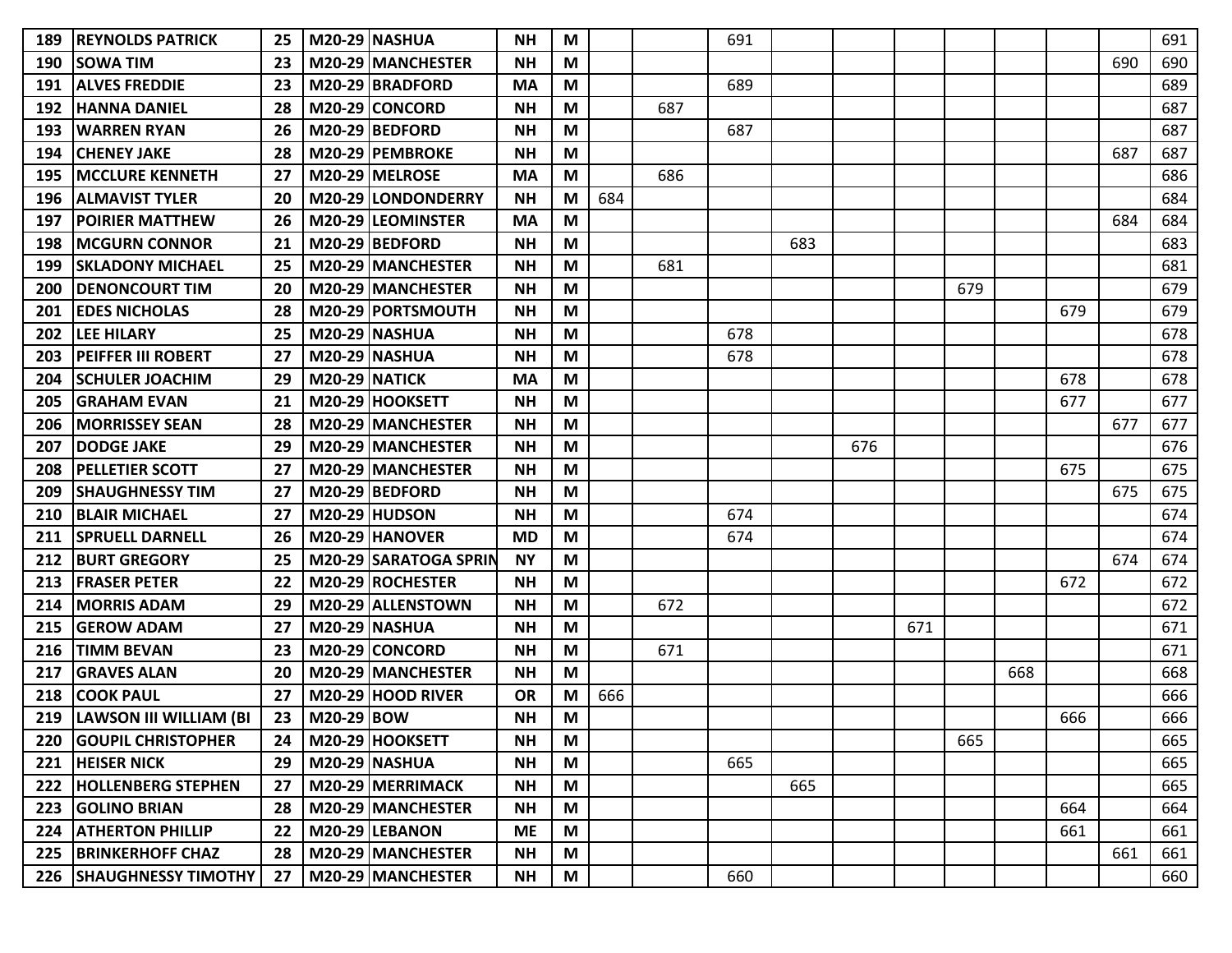| 227 | <b>LANG ANDREW</b>          | 25 | <b>M20-29 ESSEX</b>  |                             | <b>VT</b> | М |     |     | 659 |  |     |     |     | 659 |
|-----|-----------------------------|----|----------------------|-----------------------------|-----------|---|-----|-----|-----|--|-----|-----|-----|-----|
| 228 | <b>DONOVAN KYLE</b>         | 28 |                      | M20-29 MANCHESTER           | <b>NH</b> | M |     |     |     |  | 658 |     |     | 658 |
| 229 | <b>HICKEY TIM</b>           | 27 |                      | <b>M20-29 NASHUA</b>        | <b>NH</b> | M |     | 658 |     |  |     |     |     | 658 |
| 230 | <b>MCKEE NICHOLAS</b>       | 21 |                      | M20-29 ROCHESTER            | <b>NH</b> | M |     | 658 |     |  |     |     |     | 658 |
| 231 | <b>DUFF THOMAS</b>          | 22 |                      | M20-29 MILFORD              | <b>NH</b> | M |     |     | 657 |  |     |     |     | 657 |
| 232 | <b>DUGGAN BRYAN</b>         | 27 |                      | M20-29 DRACUT               | <b>MA</b> | M |     |     | 657 |  |     |     |     | 657 |
| 233 | <b>LEARY BEN</b>            | 25 |                      | M20-29 MANCHESTER           | <b>NH</b> | M |     |     |     |  | 657 |     |     | 657 |
| 234 | <b>PAYAN-LOPEZ JUAN</b>     | 22 |                      | M20-29 HOOKSETT             | <b>NH</b> | M |     | 653 |     |  |     |     |     | 653 |
| 235 | <b>EAMES ANDY</b>           | 24 |                      | M20-29 GROTON               | <b>MA</b> | M |     |     |     |  |     |     | 653 | 653 |
| 236 | <b>MAHER LUKE</b>           | 22 |                      | M20-29   PATTERSON          | <b>NY</b> | M |     |     | 650 |  |     |     |     | 650 |
| 237 | <b>GENAO BAEZ YONATAN</b>   | 28 |                      | M20-29 LONDONDERRY          | <b>NH</b> | M |     |     |     |  |     | 648 |     | 648 |
| 238 | <b>HOWELL NATHAN</b>        | 27 |                      | M20-29 MANCHESTER           | <b>NH</b> | M |     |     |     |  | 648 |     |     | 648 |
| 239 | <b>LAWRENCE MAX</b>         | 21 |                      | M20-29 MANCHESTER           | <b>NH</b> | M |     | 647 |     |  |     |     |     | 647 |
| 240 | <b>CUTHBERT ANDREW</b>      | 25 |                      | M20-29 CONCORD              | <b>NH</b> | M |     |     |     |  |     | 645 |     | 645 |
| 241 | <b>CHABOT JOSHUA</b>        | 22 |                      | M20-29 MANCHESTER           | <b>NH</b> | M |     | 642 |     |  |     |     |     | 642 |
| 242 | <b>MCBRIDE JOHN</b>         | 25 |                      | M20-29 MANCHESTER           | <b>CT</b> | M |     |     | 642 |  |     |     |     | 642 |
| 243 | <b>PALMER KYLE</b>          | 22 |                      | M20-29 NORTH HAMPTO         | <b>NH</b> | M |     |     | 642 |  |     |     |     | 642 |
| 244 | <b>MILLER STEPHEN</b>       | 22 |                      | M20-29 MANCHESTER           | <b>NH</b> | M |     |     |     |  | 641 |     |     | 641 |
| 245 | <b>CUMMINGS WILLIAM</b>     | 29 |                      | M20-29 FITCHBURG            | <b>ME</b> | M |     |     |     |  |     | 639 |     | 639 |
| 246 | <b>DOWST JACK</b>           | 20 | <b>M20-29 WEARE</b>  |                             | <b>NH</b> | М |     |     | 639 |  |     |     |     | 639 |
| 247 | <b>BARRETT CHRIS</b>        | 27 | <b>M20-29 DERRY</b>  |                             | <b>NH</b> | M |     |     |     |  |     | 638 |     | 638 |
| 248 | <b>BEISWENGER ERIC</b>      | 23 |                      | M20-29 HOOKSETT             | <b>NH</b> | M |     |     | 638 |  |     |     |     | 638 |
| 249 | <b>BEISWENGER JASON</b>     | 25 |                      | M20-29 WESTFORD             | <b>MA</b> | M |     |     | 638 |  |     |     |     | 638 |
| 250 | <b>BENOIT MICHAEL</b>       | 23 |                      | M20-29 MANCHESTER           | <b>NH</b> | M |     |     |     |  |     | 638 |     | 638 |
| 251 | <b>LABRECQUE AJ</b>         | 23 |                      | M20-29 TYNGSBORO            | <b>MA</b> | M |     | 638 |     |  |     |     |     | 638 |
| 252 | <b>VAN KALKEN DANIEL</b>    | 26 | <b>M20-29 WEARE</b>  |                             | <b>NH</b> | M |     |     |     |  |     | 638 |     | 638 |
| 253 | <b>COTE NATHAN</b>          | 24 |                      | M20-29 AUBURN               | <b>NH</b> | M |     |     |     |  |     |     | 637 | 637 |
| 254 | <b>MORIARTY JONATHAN</b>    | 26 |                      | M20-29 WOBURN               | <b>MA</b> | M |     |     |     |  |     | 632 |     | 632 |
| 255 | <b>JOHNSON TOM</b>          | 29 |                      | M20-29 MANCHESTER           | <b>NH</b> | M |     | 631 |     |  |     |     |     | 631 |
| 256 | <b>SAWYER MATT</b>          | 26 |                      | M20-29 HOOKSETT             | <b>NH</b> | M |     | 631 |     |  |     |     |     | 631 |
| 257 | <b>BRIAN MIKE</b>           | 26 |                      | M20-29 BEDFORD              | <b>NH</b> | M |     |     |     |  |     | 630 |     | 630 |
|     | 258   HARKINS KOREY         | 29 |                      | M20-29 MANCHESTER           | <b>NH</b> | M |     |     |     |  |     | 630 |     | 630 |
|     | 259 CHAMBERLIN CARL         | 29 |                      | M20-29 SOMERSWORTH          | <b>NH</b> | M |     |     | 629 |  |     |     |     | 629 |
| 260 | <b>BOWEN CRAIG</b>          | 29 | <b>M20-29 SIDNEY</b> |                             | <b>MT</b> | M | 628 |     |     |  |     |     |     | 628 |
| 261 | <b>SEITZ MATT</b>           | 27 |                      | $M20-29$ WALTHAM            | <b>MA</b> | M |     | 628 |     |  |     |     |     | 628 |
| 262 | <b>BIRDSALL COREY</b>       | 23 |                      | M20-29 LONDONDERRY          | <b>NH</b> | M |     |     |     |  |     |     | 628 | 628 |
|     | <b>263   PADELLARO NICK</b> | 24 |                      | <b>M20-29 NORTH ANDOVER</b> | <b>MA</b> | M |     |     |     |  | 627 |     |     | 627 |
|     | <b>264 TUCK RANDY</b>       | 29 |                      | M20-29 MANCHESTER           | <b>NH</b> | M |     |     |     |  | 627 |     |     | 627 |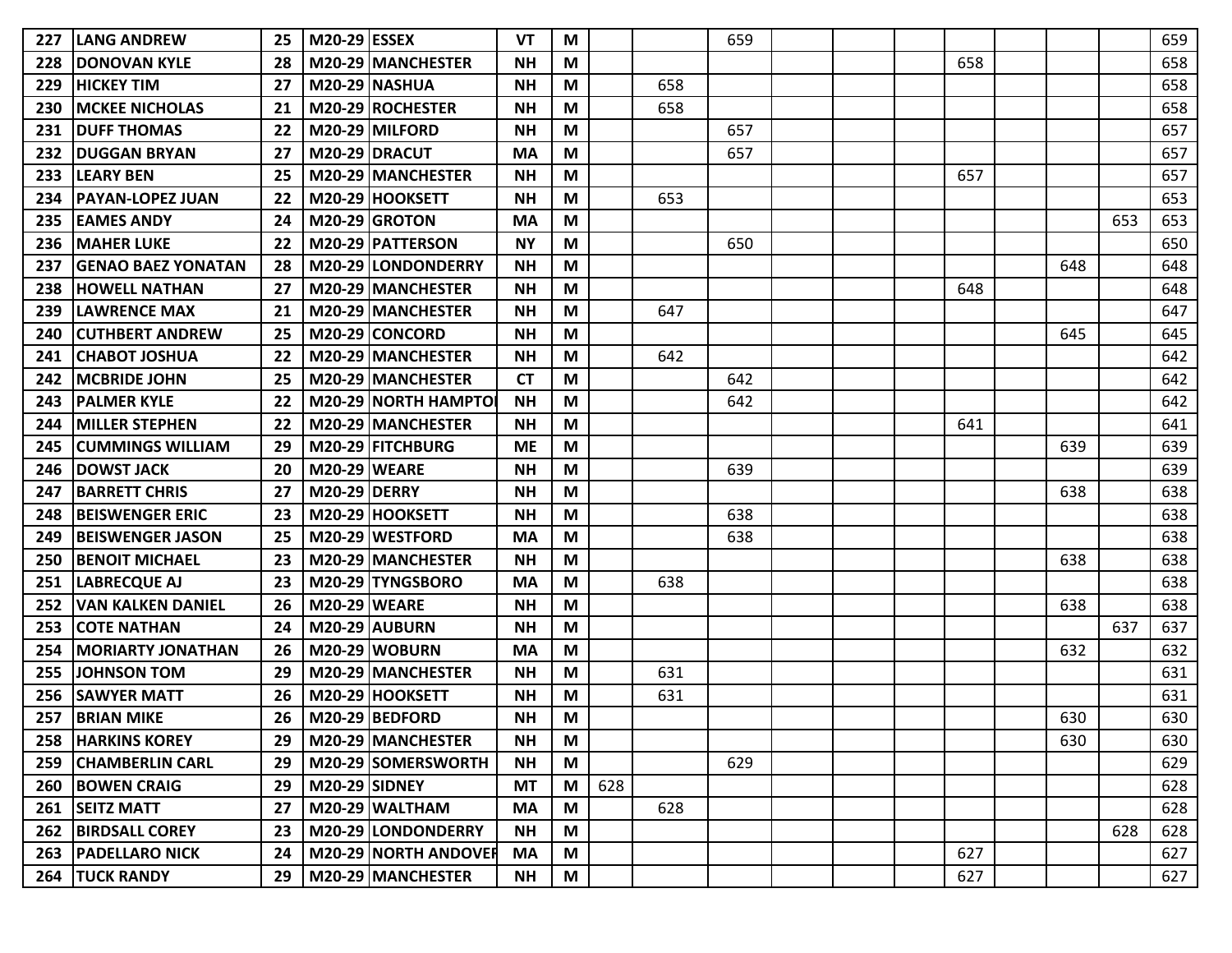| 265 | <b>COUTURE ROBERT</b>       | 26 | <b>M20-29 ALBION</b> |                             | <b>RI</b> | M |     |     |     |     |     | 626 |     |     | 626 |
|-----|-----------------------------|----|----------------------|-----------------------------|-----------|---|-----|-----|-----|-----|-----|-----|-----|-----|-----|
| 266 | <b>PUFF ROBERT</b>          | 27 |                      | M20-29 BROOKLYN             | <b>NY</b> | M |     |     |     |     |     |     | 626 |     | 626 |
| 267 | <b>NICHOLS MATTHEW</b>      | 27 |                      | <b>M20-29 BOSTON</b>        | <b>MA</b> | M |     |     |     |     |     | 625 |     |     | 625 |
| 268 | <b>MARTIN JARROD</b>        | 25 |                      | M20-29 ALLSTON              | <b>MA</b> | M |     |     |     |     |     |     |     | 624 | 624 |
| 269 | <b>MIGLIORE STEVE</b>       | 23 |                      | M20-29 BEDFORD              | <b>NH</b> | M |     |     | 623 |     |     |     |     |     | 623 |
| 270 | <b>NEWELL DAN</b>           | 26 | <b>M20-29 DOVER</b>  |                             | <b>NH</b> | M | 623 |     |     |     |     |     |     |     | 623 |
| 271 | <b>PAGE AARON</b>           | 25 | <b>M20-29 LEE</b>    |                             | <b>NH</b> | M |     |     |     |     |     | 623 |     |     | 623 |
| 272 | <b>ULIASZ ZACK</b>          | 20 |                      | M20-29 BEDFORD              | <b>NH</b> | M |     |     |     |     |     |     | 623 |     | 623 |
| 273 | <b>GENTILE MICHJAEL</b>     | 29 |                      | M20-29 MANCHESTER           | <b>NH</b> | M |     |     |     |     |     |     | 622 |     | 622 |
| 274 | <b>BANNON PETER</b>         | 25 |                      | M20-29 MANCHESTER           | <b>NH</b> | M |     |     |     |     |     |     | 621 |     | 621 |
| 275 | <b>GLICK TIMOTHY</b>        | 29 | M20-29 KITTERY       |                             | <b>ME</b> | M |     |     |     |     | 621 |     |     |     | 621 |
| 276 | <b>MACKENZIE SCOTT</b>      | 25 | <b>M20-29 DOVER</b>  |                             | <b>NH</b> | M |     |     |     |     | 619 |     |     |     | 619 |
| 277 | <b>PADELLARO NICHOLAS</b>   | 23 |                      | <b>M20-29 NORTH ANDOVER</b> | <b>MA</b> | М |     | 619 |     |     |     |     |     |     | 619 |
| 278 | <b>ROBERTSON KYLE</b>       | 20 |                      | M20-29 AMHERST              | <b>NH</b> | M |     |     |     |     |     |     | 619 |     | 619 |
| 279 | <b>WARREN DAVID</b>         | 27 |                      | M20-29 BEDFORD              | <b>NH</b> | M |     |     |     |     | 619 |     |     |     | 619 |
| 280 | <b>PILVELIS JOHN</b>        | 28 |                      | M20-29 LONDONDERRY          | <b>NH</b> | M |     |     |     |     | 618 |     |     |     | 618 |
| 281 | <b>TUCK ROBERT</b>          | 29 |                      | M20-29 GOFFSTOWN            | <b>NH</b> | M |     | 618 |     |     |     |     |     |     | 618 |
| 282 | <b>WEINBERG EVAN</b>        | 22 |                      | M20-29 ALLSTON              | <b>MA</b> | M |     |     | 618 |     |     |     |     |     | 618 |
| 283 | <b>MCQUEENEY MATTHEW</b>    | 22 |                      | M20-29 MANCHESTER           | <b>NH</b> | M |     |     |     |     |     |     |     | 618 | 618 |
| 284 | <b>BISSON ANDY</b>          | 26 | M20-29 DOVER         |                             | <b>NH</b> | M |     |     |     |     |     | 617 |     |     | 617 |
| 285 | <b>PLANTE TIMOTHY</b>       | 24 |                      | M20-29 ALEXANDRIA           | <b>VA</b> | M | 617 |     |     |     |     |     |     |     | 617 |
| 286 | <b>BOWEN STEPHEN</b>        | 21 |                      | M20-29 LONDONDERRY          | <b>NH</b> | M |     |     |     |     |     |     | 616 |     | 616 |
| 287 | <b>PINARD MICHAEL</b>       | 27 |                      | M20-29 MANCHESTER           | <b>NH</b> | M |     | 616 |     |     |     |     |     |     | 616 |
| 288 | <b>COLE KEVIN</b>           | 27 |                      | M20-29 NASHUA               | <b>NH</b> | M |     |     |     |     |     |     |     | 616 | 616 |
| 289 | <b>RYAN CHRIS</b>           | 28 |                      | M20-29 MANCHESTER           | <b>NH</b> | M |     |     |     |     |     |     |     | 616 | 616 |
| 290 | <b>MOORE THAN</b>           | 23 |                      | M20-29 BEDFORD              | <b>NH</b> | M |     |     |     |     |     |     |     | 613 | 613 |
| 291 | <b>FANARA SCOTT</b>         | 23 |                      | M20-29 PEMBROKE             | <b>MA</b> | M |     |     |     |     | 611 |     |     |     | 611 |
| 292 | <b>FAUTEUX JONATHAN</b>     | 24 |                      | M20-29 GOFFSTOWN            | <b>NH</b> | M |     |     | 611 |     |     |     |     |     | 611 |
| 293 | <b>OBRIEN CONNOR</b>        | 25 |                      | M20-29 WASHINGTON           | <b>DC</b> | M |     |     |     |     |     |     | 610 |     | 610 |
| 294 | <b>TOLIOS BILL</b>          | 28 |                      | M20-29 HOOKSETT             | <b>NH</b> | M |     | 610 |     |     |     |     |     |     | 610 |
| 295 | <b>DIPPEL NICHOLAS</b>      | 26 |                      | M20-29 BEDFORD              | <b>NH</b> | M |     |     |     |     |     |     |     | 610 | 610 |
| 296 | <b>BASTOS TONY</b>          | 26 |                      | M20-29 CONCORD              | ΝH        | M |     |     |     | 609 |     |     |     |     | 609 |
| 297 | <b>CONRAD JUSTIN</b>        | 29 |                      | M20-29 CONCORD              | <b>NH</b> | M |     |     |     |     |     |     | 609 |     | 609 |
| 298 | <b>KEIST BRADLEY</b>        | 28 | <b>M20-29 NATICK</b> |                             | <b>MA</b> | M |     |     |     |     | 608 |     |     |     | 608 |
| 299 | <b>SMITH MATTHEW</b>        | 24 |                      | M20-29 MEDFORD              | <b>MA</b> | M |     |     |     |     |     |     |     | 608 | 608 |
| 300 | <b>FOSTER MICHAEL</b>       | 29 |                      | M20-29 MANCHESTER           | <b>NH</b> | M |     |     |     |     |     | 607 |     |     | 607 |
| 301 | <b>NACHMEN ALEX</b>         | 20 | M20-29 BOW           |                             | <b>NH</b> | M |     |     |     |     |     |     | 607 |     | 607 |
|     | <b>302   KELLEY MICHAEL</b> | 29 |                      | M20-29 CONCORD              | <b>NH</b> | M |     |     |     | 605 |     |     |     |     | 605 |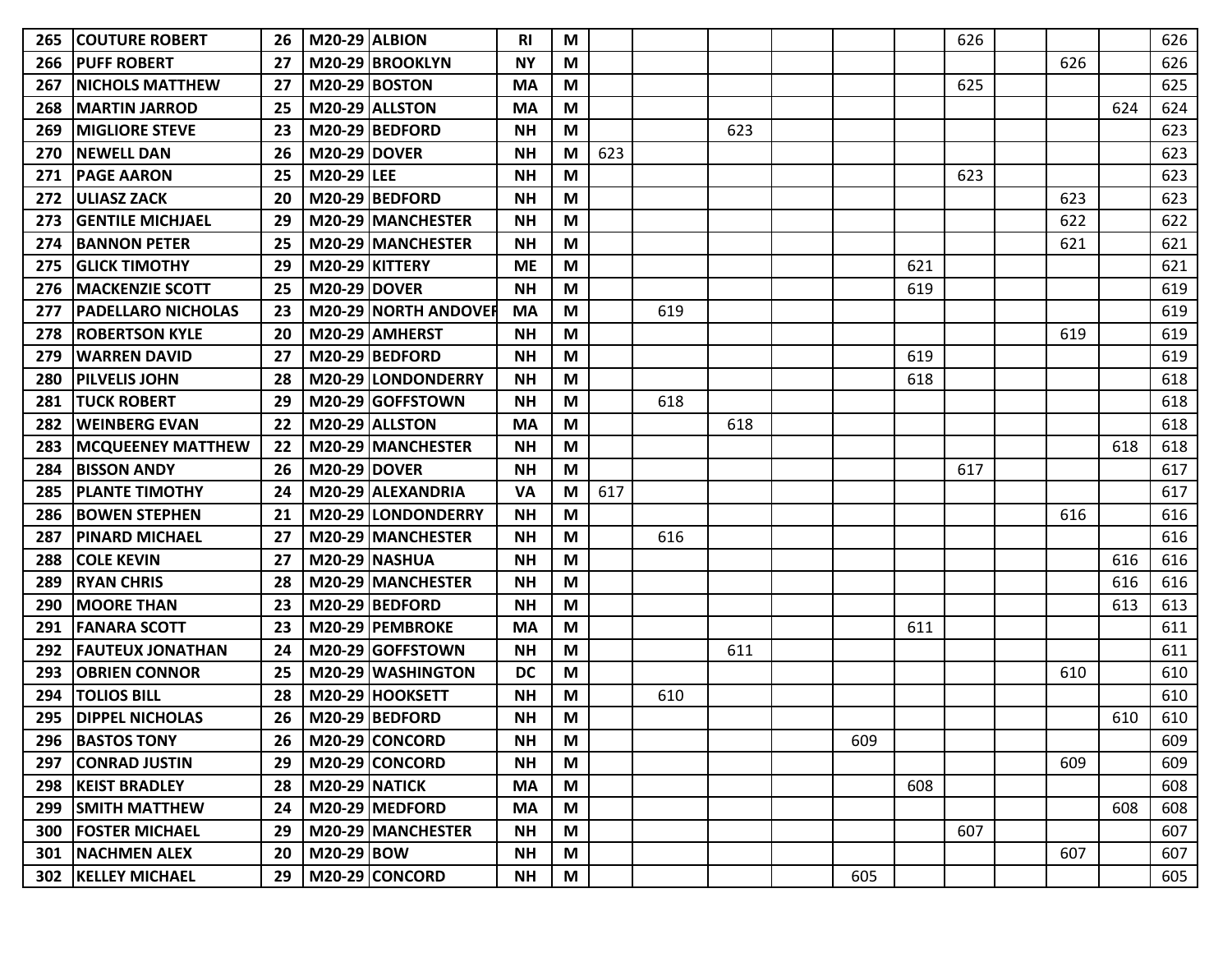| 303 | <b>MACHAJEWSKI ALEX</b>        | 23 |                      | M20-29 EAST HAMPSTEAI    | <b>NH</b> | M | 605 |     |     |     |     |     |     |     | 605 |
|-----|--------------------------------|----|----------------------|--------------------------|-----------|---|-----|-----|-----|-----|-----|-----|-----|-----|-----|
| 304 | <b>WALSH MICHAEL</b>           | 21 | <b>M20-29 EASTON</b> |                          | PA        | M |     |     |     |     |     |     | 605 |     | 605 |
| 305 | <b>BENEDUM WILLIAM</b>         | 26 |                      | M20-29 TYNGSBORO         | <b>MA</b> | M |     |     |     |     | 604 |     |     |     | 604 |
| 306 | <b>CZECHOWICZ THEODORE</b>     | 26 |                      | M20-29 CLAREMONT         | <b>NH</b> | M |     |     |     |     | 604 |     |     |     | 604 |
| 307 | <b>CURRIE MATT</b>             | 20 |                      | M20-29 MANCHESTER        | <b>NH</b> | M |     |     |     |     |     |     | 603 |     | 603 |
| 308 | IMARCHILENA GREG               | 28 |                      | M20-29 BURLINGTON        | VT        | M |     |     |     |     |     |     | 602 |     | 602 |
| 309 | <b>KARANASIOS MORGAN</b>       | 21 | <b>M20-29 DERRY</b>  |                          | <b>NH</b> | M |     |     |     |     |     |     |     | 602 | 602 |
| 310 | <b>KING CONNOR</b>             | 20 |                      | M20-29 DEERFIELD         | <b>NH</b> | M | 601 |     |     |     |     |     |     |     | 601 |
| 311 | <b>ROMA DANIEL</b>             | 29 |                      | M20-29 PEMBROKE          | <b>NH</b> | M |     |     |     |     | 601 |     |     |     | 601 |
| 312 | <b>OKEEFE RICK</b>             | 29 |                      | <b>M20-29 BURLINGTON</b> | MA        | M | 600 |     |     |     |     |     |     |     | 600 |
| 313 | <b>KUDLA NATHAN</b>            | 26 |                      | M20-29 MANCHESTER        | <b>NH</b> | M |     |     | 599 |     |     |     |     |     | 599 |
| 314 | <b>STINSON JEREMY</b>          | 22 |                      | M20-29 PENACOOK          | <b>NH</b> | M |     |     |     |     |     |     |     | 599 | 599 |
| 315 | <b>BOUTIN CORY</b>             | 24 |                      | <b>M20-29 HUDSON</b>     | <b>NH</b> | M |     | 597 |     |     |     |     |     |     | 597 |
| 316 | <b>TERRIO PATRICK</b>          | 22 |                      | M20-29 PEPPERELL         | MA        | M |     | 597 |     |     |     |     |     |     | 597 |
| 317 | <b>KENNEY RYAN</b>             | 26 | <b>M20-29 WEARE</b>  |                          | <b>NH</b> | M |     |     |     |     |     |     | 595 |     | 595 |
| 318 | <b>FIORENTINO JOHNNY</b>       | 27 |                      | M20-29 MERRIMACK         | <b>NH</b> | M | 594 |     |     |     |     |     |     |     | 594 |
| 319 | <b>GOODWIN ROBERT</b>          | 29 |                      | M20-29 MANCHESTER        | <b>NH</b> | M |     | 593 |     |     |     |     |     |     | 593 |
| 320 | <b>MARTIN SAMUEL</b>           | 22 |                      | <b>M20-29 NASHUA</b>     | <b>NH</b> | M |     |     |     |     |     | 591 |     |     | 591 |
| 321 | <b>MCGLONE RYAN</b>            | 29 |                      | M20-29 HOOKSETT          | <b>NH</b> | M |     |     |     |     |     |     | 591 |     | 591 |
| 322 | <b>PENN KENNETH</b>            | 23 |                      | M20-29 MANCHESTER        | <b>NH</b> | M |     |     |     |     |     |     | 591 |     | 591 |
| 323 | <b>SCHUH CRAIG</b>             | 29 |                      | M20-29 AMHERST           | <b>NH</b> | M |     |     |     |     |     |     | 591 |     | 591 |
| 324 | <b>MOWER LOWELL</b>            | 28 |                      | M20-29 MANCHESTER        | <b>NH</b> | M |     |     |     |     |     |     | 590 |     | 590 |
| 325 | <b>KELLEY SAM</b>              | 23 |                      | M20-29 BEDFORD           | <b>NH</b> | M |     |     |     |     |     |     | 588 |     | 588 |
| 326 | <b>LYVER TIMOTHY</b>           | 29 |                      | M20-29 WOBURN            | MA        | M | 588 |     |     |     |     |     |     |     | 588 |
| 327 | <b>HATCH TIMOTHY</b>           | 28 |                      | M20-29 LITCHFIELD        | NΗ        | M |     |     |     |     |     |     |     | 588 | 588 |
| 328 | <b>GRAY MATT</b>               | 27 |                      | M20-29 MILFORD           | <b>NH</b> | M |     |     |     |     |     | 587 |     |     | 587 |
| 329 | <b>SHENNAN STEPHEN</b>         | 23 |                      | M20-29 PORTLAND          | <b>ME</b> | M |     |     |     |     |     |     |     | 585 | 585 |
| 330 | <b>DESAI TEJAS</b>             | 28 |                      | M20-29 MANCHESTER        | <b>NH</b> | M |     |     |     |     |     |     | 584 |     | 584 |
| 331 | <b>MORONEY MATTHEW</b>         | 25 |                      | M20-29 NASHUA            |           | M | 584 |     |     |     |     |     |     |     | 584 |
| 332 | <b>LUND CHRISTIAN</b>          | 29 |                      | M20-29 CONCORD           | <b>NH</b> | M |     | 582 |     |     |     |     |     |     | 582 |
| 333 | <b>PENN KEN</b>                | 22 |                      | M20-29 MANCHESTER        | <b>NH</b> | M |     |     |     |     |     | 582 |     |     | 582 |
|     | <b>334   MCINERNEY PATRICK</b> | 23 | <b>M20-29 LOWELL</b> |                          | MA        | M |     |     |     | 581 |     |     |     |     | 581 |
|     | 335   CUDWORTH NATHAN          | 26 | $M20-29$ HOLLIS      |                          | <b>NH</b> | M |     | 580 |     |     |     |     |     |     | 580 |
|     | 336   PLENGE LUCAS             | 25 |                      | $M20-29$ GORHAM          | <b>NH</b> | M |     |     |     |     |     |     |     | 579 | 579 |
| 337 | <b>CAPUANO MARK</b>            | 25 | M20-29 SALEM         |                          | <b>NH</b> | M |     | 578 |     |     |     |     |     |     | 578 |
| 338 | <b>SKILLINGS RYAN</b>          | 28 |                      | M20-29 CONCORD           | <b>NH</b> | M |     |     |     |     | 578 |     |     |     | 578 |
| 339 | <b>COMSTOCK JEFF</b>           | 26 |                      | M20-29 BEDFORD           | <b>NH</b> | M |     |     |     |     |     |     |     | 578 | 578 |
|     | <b>340 ROUKEY NICK</b>         | 22 |                      | M20-29 MANCHESTER        | <b>NH</b> | M |     | 577 |     |     |     |     |     |     | 577 |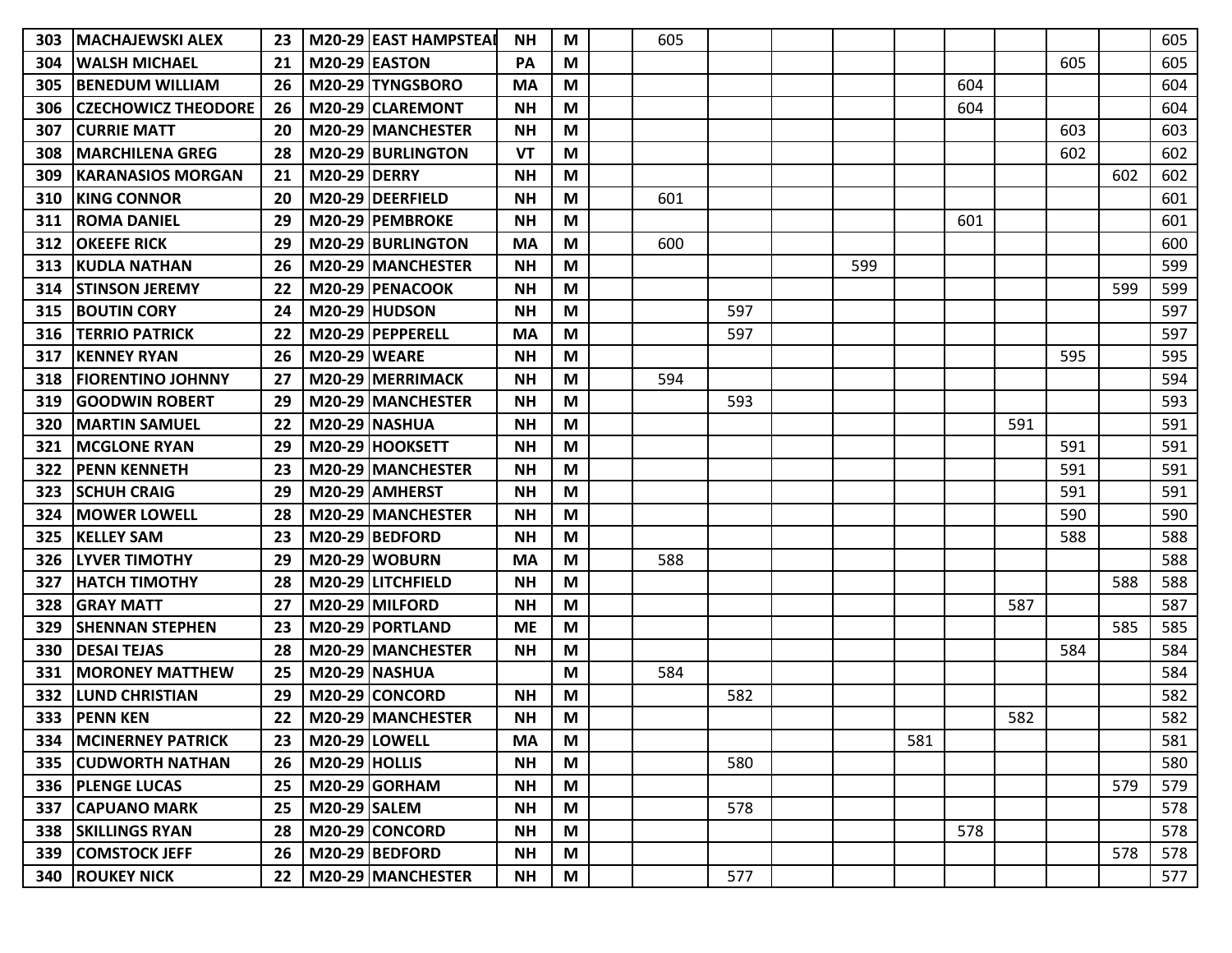| 341 | <b>MALONE SEAN</b>       | 27 |                      | M20-29 MERRIMACK     | <b>NH</b> | M |     | 576 |     |     |     |     |     |     | 576 |
|-----|--------------------------|----|----------------------|----------------------|-----------|---|-----|-----|-----|-----|-----|-----|-----|-----|-----|
| 342 | <b>DUMAIS BEN</b>        | 26 |                      | M20-29 MANCHESTER    | <b>NH</b> | M |     |     |     |     |     |     | 575 |     | 575 |
| 343 | <b>RIENZO CHRIS</b>      | 24 |                      | M20-29 LONDONDERRY   | <b>NH</b> | M | 575 |     |     |     |     |     |     |     | 575 |
| 344 | <b>REED RYAN</b>         | 26 |                      | M20-29 WEBSTER       | <b>NH</b> | M |     | 571 |     |     |     |     |     |     | 571 |
| 345 | <b>COHEN MAX</b>         | 22 |                      | M20-29 SHOREHAM      | <b>NY</b> | M |     |     |     |     |     |     |     | 571 | 571 |
| 346 | <b>NAPOLI JONATHAN</b>   | 27 |                      | M20-29 MANCHESTER    | <b>NH</b> | M |     |     | 570 |     |     |     |     |     | 570 |
| 347 | <b>NEJAD DARIUSH</b>     | 23 | <b>M20-29 SALEM</b>  |                      | <b>NH</b> | M |     | 570 |     |     |     |     |     |     | 570 |
| 348 | <b>BENEDUM BILL</b>      | 26 |                      | M20-29 TYNGSBORO     | MA        | M |     |     | 569 |     |     |     |     |     | 569 |
| 349 | <b>MURPHY RYAN</b>       | 21 |                      | M20-29 MINNEAPOLIS   | <b>MN</b> | M |     |     |     |     |     |     | 569 |     | 569 |
| 350 | <b>REGAN NICK</b>        | 23 |                      | M20-29 LITCHFIELD    | <b>NH</b> | M |     |     |     |     |     |     | 569 |     | 569 |
| 351 | <b>SCHMIDT WILLIAM</b>   | 29 |                      | M20-29 MANCHESTER    | <b>NH</b> | M |     |     |     |     |     | 569 |     |     | 569 |
| 352 | <b>CHAG GREG</b>         | 28 | <b>M20-29 EPPING</b> |                      | <b>NH</b> | M |     |     |     |     |     |     |     | 569 | 569 |
| 353 | <b>GRENIER JONATHAN</b>  | 26 |                      | M20-29 MANCHESTER    | <b>NH</b> | M |     |     |     |     |     | 568 |     |     | 568 |
| 354 | <b>HARRIS BRADLEY</b>    | 28 |                      | M20-29 MERRIMACK     | <b>NH</b> | M |     |     | 568 |     |     |     |     |     | 568 |
| 355 | <b>CRAY RYAN</b>         | 24 |                      | M20-29 AMHERST       | <b>NH</b> | M |     |     |     |     |     | 567 |     |     | 567 |
| 356 | <b>LEMMO IAN</b>         | 25 |                      | M20-29 LITCHFIELD    | <b>NH</b> | M |     |     |     |     |     |     | 566 |     | 566 |
| 357 | <b>RAMSEY MICHAEL</b>    | 29 |                      | M20-29 ARLINGTON     | <b>MA</b> | M |     |     |     |     |     |     | 566 |     | 566 |
| 358 | <b>ESTEY GAVIN</b>       | 26 |                      | M20-29 NEWTON        | <b>MA</b> | M |     |     |     |     |     |     |     | 564 | 564 |
| 359 | <b>CURTIN JOSEPH</b>     | 27 |                      | M20-29 PENACOOK      | <b>NH</b> | M |     |     |     |     |     | 562 |     |     | 562 |
| 360 | <b>FULLER DAVID</b>      | 26 |                      | M20-29 GOFFSTOWN     | NΗ        | M |     |     |     |     |     |     |     | 562 | 562 |
| 361 | <b>SEIGLE CASEY</b>      | 29 |                      | M20-29 MANCHESTER    | <b>NH</b> | M |     |     |     |     | 561 |     |     |     | 561 |
| 362 | <b>CURREN LOUIS</b>      | 27 |                      | M20-29 KITTERY       | <b>ME</b> | M |     |     |     |     |     |     |     | 561 | 561 |
| 363 | <b>FECTEAU MIKE</b>      | 23 |                      | M20-29 MANCHESTER    | <b>NH</b> | M |     | 559 |     |     |     |     |     |     | 559 |
| 364 | <b>LOPEZ JONATHAN</b>    | 25 |                      | M20-29 MANCHESTER    | <b>NH</b> | M |     | 559 |     |     |     |     |     |     | 559 |
| 365 | <b>HOOPER STEVEN</b>     | 22 |                      | <b>M20-29 NASHUA</b> | <b>NH</b> | M |     |     | 558 |     |     |     |     |     | 558 |
| 366 | <b>QUEENAN RORY</b>      | 28 |                      | M20-29 BRIGHTON      | <b>MA</b> | M |     |     |     |     |     |     |     | 557 | 557 |
| 367 | <b>DUHAIME CHRIS</b>     | 29 |                      | M20-29 MANCHESTER    | <b>NH</b> | M |     |     |     |     |     |     | 555 |     | 555 |
| 368 | <b>ROY KEVIN</b>         | 27 |                      | M20-29 BEDFORD       | <b>NH</b> | M |     | 555 |     |     |     |     |     |     | 555 |
| 369 | <b>PROVENCHER JEREMY</b> | 26 |                      | M20-29 MANCHESTER    | <b>NH</b> | M |     |     |     |     |     |     |     | 555 | 555 |
| 370 | <b>BERUBE BRIAN</b>      | 28 |                      | M20-29 MANCHESTER    | <b>NH</b> | M |     |     |     |     |     | 553 |     |     | 553 |
| 371 | <b>CLARK JEFFREY</b>     | 23 |                      | M20-29 HOOKSETT      | <b>NH</b> | M |     | 553 |     |     |     |     |     |     | 553 |
| 372 | <b>PASKOFF JEREMY</b>    | 21 |                      | M20-29 LYNBROOK      | <b>NY</b> | M |     |     |     |     |     |     | 553 |     | 553 |
| 373 | <b>PIMENTEL JARROD</b>   | 29 |                      | M20-29 NEWPORT       | <b>RI</b> | M |     |     | 553 |     |     |     |     |     | 553 |
| 374 | <b>BEAUDOIN DOUG</b>     | 22 |                      | M20-29 HOOKSETT      | <b>NH</b> | M |     |     |     |     |     | 552 |     |     | 552 |
|     | 375   ROBERTS COREY      | 23 |                      | M20-29 MANCHESTER    | <b>NH</b> | M |     |     |     | 552 |     |     |     |     | 552 |
| 376 | <b>CLOUTIER JESSE</b>    | 26 |                      | <b>M20-29 WARNER</b> | <b>NH</b> | M |     |     |     |     | 551 |     |     |     | 551 |
| 377 | <b>COMRIE JON</b>        | 26 |                      | M20-29 SEABROOK      | <b>NH</b> | M |     |     |     |     |     | 550 |     |     | 550 |
|     | 378 HUBBARD JOSH         | 26 |                      | M20-29   NASHUA      | <b>NH</b> | M |     |     |     |     |     |     | 550 |     | 550 |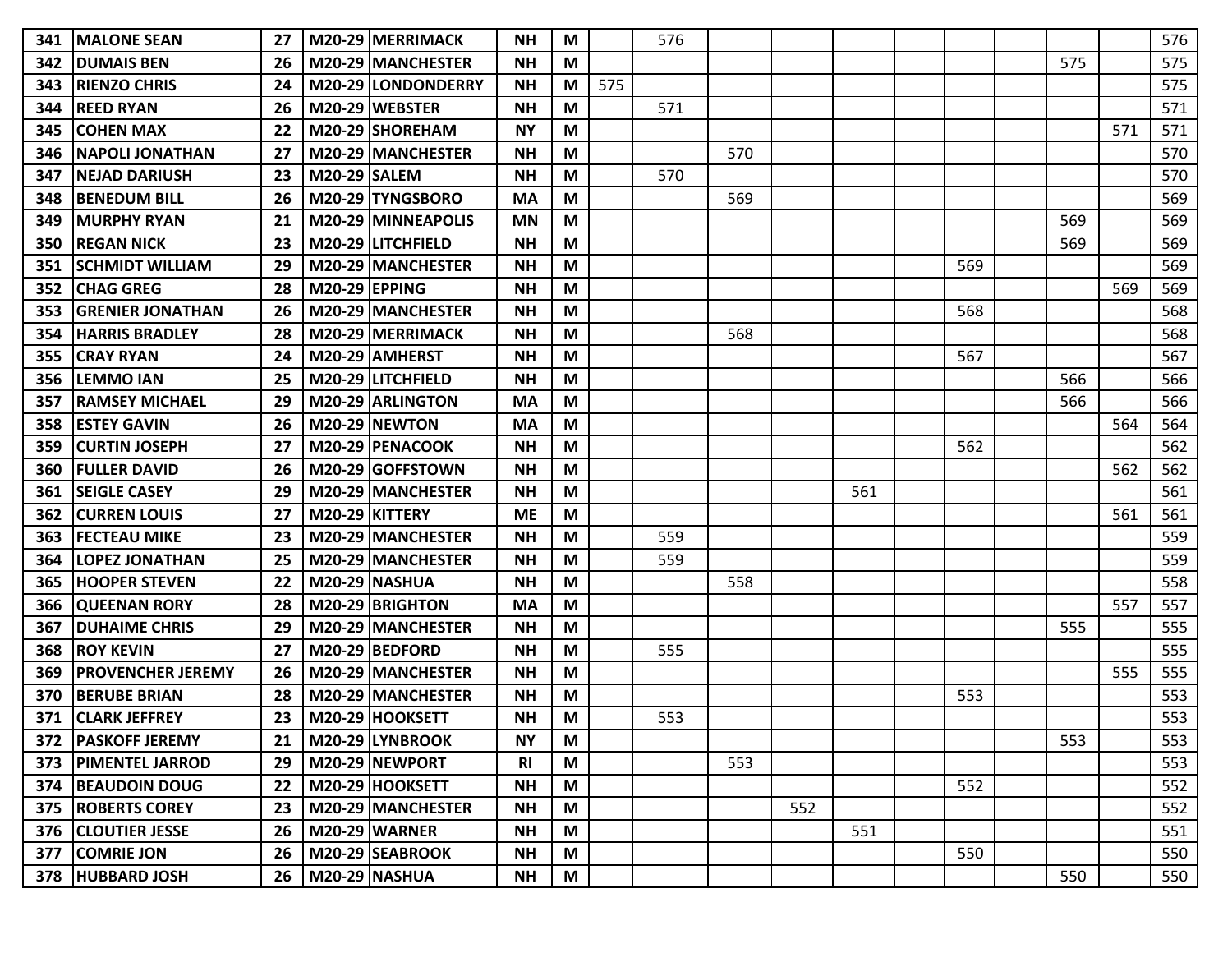| 379 | <b>CAVEDINE JOSEPH</b>  | 23 |                      | M20-29 MANCHESTER    | NΗ        | М |     |     |     |     |     | 547 |     |     | 547 |
|-----|-------------------------|----|----------------------|----------------------|-----------|---|-----|-----|-----|-----|-----|-----|-----|-----|-----|
| 380 | <b>SAPPET DOUGLAS</b>   | 26 |                      | M20-29 MANCHESTER    | <b>NH</b> | М |     |     | 547 |     |     |     |     |     | 547 |
| 381 | <b>TOTTEN JEREMIAH</b>  | 27 |                      | M20-29 MERRIMACK     | <b>NH</b> | M |     |     | 547 |     |     |     |     |     | 547 |
| 382 | <b>FOSTER JEFFREY</b>   | 27 |                      | M20-29 MERRIMACK     | <b>NH</b> | M |     |     | 541 |     |     |     |     |     | 541 |
| 383 | <b>MATTHEW ZACHARY</b>  | 23 |                      | M20-29 MANCHESTER    | <b>NH</b> | M |     |     |     |     |     |     |     | 541 | 541 |
| 384 | <b>GRAHAM JOE</b>       | 26 | <b>M20-29 PEORIA</b> |                      | IL.       | M |     |     |     |     |     |     | 539 |     | 539 |
| 385 | <b>SEAVEY MICHAEL</b>   | 29 |                      | M20-29 ALEXANDRIA    | <b>VA</b> | М |     |     |     |     |     |     | 539 |     | 539 |
| 386 | <b>MORONEY MATT</b>     | 25 | <b>M20-29 EPSOM</b>  |                      | <b>NH</b> | М | 538 |     |     |     |     |     |     |     | 538 |
| 387 | <b>HEGARTY JOSEPH</b>   | 28 |                      | M20-29 LITCHFIELD    | <b>NH</b> | M |     |     |     |     |     | 536 |     |     | 536 |
| 388 | <b>SANTOS MARK</b>      | 29 |                      | M20-29 PORTSMOUTH    | <b>NH</b> | M |     |     |     |     |     |     | 536 |     | 536 |
| 389 | <b>ALLAN BOBBY</b>      | 24 |                      | M20-29 LITCHFIELD    | <b>NH</b> | M | 535 |     |     |     |     |     |     |     | 535 |
| 390 | <b>HERNANDEZ DAN</b>    | 24 | M20-29 SALEM         |                      | <b>NH</b> | M |     |     |     |     |     |     | 534 |     | 534 |
| 391 | <b>SMITH WALKER</b>     | 29 |                      | M20-29 RAYMOND       | <b>NH</b> | M |     |     |     |     |     | 534 |     |     | 534 |
| 392 | <b>BALL SEAN</b>        | 28 | <b>M20-29 SALEM</b>  |                      | <b>NH</b> | М |     |     |     |     |     |     |     | 534 | 534 |
| 393 | <b>FOLEY ALEC</b>       | 26 |                      | M20-29 MANCHESTER    | <b>NH</b> | M |     | 533 |     |     |     |     |     |     | 533 |
| 394 | <b>SIDER CRAIG</b>      | 21 |                      | M20-29 MERRIMACK     | <b>NH</b> | M |     |     |     |     |     | 533 |     |     | 533 |
| 395 | <b>LAMPER ERIC</b>      | 27 | <b>M20-29 DERRY</b>  |                      | <b>NH</b> | M |     |     |     |     | 532 |     |     |     | 532 |
| 396 | <b>DEXTER BENJAMIN</b>  | 23 |                      | M20-29 SWANZEY       | <b>NH</b> | M |     |     |     |     |     |     |     | 532 | 532 |
| 397 | <b>CROTTY JASON</b>     | 27 |                      | M20-29 NASHUA        | <b>NH</b> | М |     |     | 531 |     |     |     |     |     | 531 |
| 398 | <b>PARO BENJAMIN</b>    | 29 |                      | M20-29 GOFFSTOWN     | <b>NH</b> | M |     | 531 |     |     |     |     |     |     | 531 |
| 399 | <b>BAUMANN MATT</b>     | 29 |                      | M20-29 LONDONDERRY   | <b>NH</b> | M |     |     |     |     |     |     | 530 |     | 530 |
| 400 | <b>FLEMING JUSTIN</b>   | 22 |                      | M20-29 MANCHESTER    | <b>NH</b> | M |     |     | 530 |     |     |     |     |     | 530 |
| 401 | <b>GOSSE RYAN</b>       | 20 |                      | M20-29 AMHERST       | <b>NH</b> | M |     |     |     |     |     |     | 530 |     | 530 |
| 402 | <b>TIMONEY CORY</b>     | 28 |                      | M20-29 MANCHESTER    | <b>NH</b> | M |     |     |     | 530 |     |     |     |     | 530 |
| 403 | <b>CHURCH MICHAEL</b>   | 27 | <b>M20-29 DERRY</b>  |                      | <b>NH</b> | M | 529 |     |     |     |     |     |     |     | 529 |
| 404 | <b>STUART LANCE</b>     | 28 |                      | M20-29 MACHIAS       | <b>ME</b> | М | 528 |     |     |     |     |     |     |     | 528 |
| 405 | <b>RICCI DANIEL</b>     | 26 | <b>M20-29 DOVER</b>  |                      | <b>NH</b> | М |     |     |     |     |     |     | 527 |     | 527 |
| 406 | <b>SELESNICK JOSHUA</b> | 22 |                      | M20-29 MONTCLAIR     | <b>NJ</b> | M |     |     |     |     |     |     | 526 |     | 526 |
| 407 | <b>HODGE CHRISTIAN</b>  | 25 |                      | M20-29 BRETTON WOOD: | <b>NH</b> | M |     |     |     |     |     |     |     | 526 | 526 |
| 408 | <b>POIRIER CRAIG</b>    | 29 |                      | M20-29 MANCHESTER    | <b>NH</b> | M |     |     |     |     |     | 525 |     |     | 525 |
| 409 | <b>CURTIN GARIN</b>     | 26 |                      | M20-29 CONCORD       | <b>NH</b> | M |     |     |     |     |     |     | 522 |     | 522 |
| 410 | <b>KLASSEN NICHOLAS</b> | 27 |                      | $M20-29$ HUDSON      | <b>NH</b> | M |     | 521 |     |     |     |     |     |     | 521 |
|     | 411   MILLER ARTHUR     | 28 |                      | M20-29 MANCHESTER    | <b>NH</b> | M |     | 521 |     |     |     |     |     |     | 521 |
|     | 412 HUEBNER RYAN        | 23 |                      | M20-29 MANCHESTER    | <b>NH</b> | M |     |     |     |     |     |     |     | 520 | 520 |
|     | 413 ROBINS ZACHARY      | 23 |                      | M20-29 MANCHESTER    | <b>NH</b> | M |     |     |     |     |     |     | 519 |     | 519 |
|     | 414 SENEY BILL          | 29 |                      | M20-29 MANCHESTER    | <b>NH</b> | M |     | 519 |     |     |     |     |     |     | 519 |
|     | 415 LEBOEUF DEREK       | 26 |                      | M20-29 LITCHFIELD    | <b>NH</b> | M |     |     |     |     |     |     |     | 519 | 519 |
|     | 416 YOUNG ADAM          | 28 |                      | <b>M20-29 NASHUA</b> | <b>NH</b> | M |     |     |     |     |     |     |     | 519 | 519 |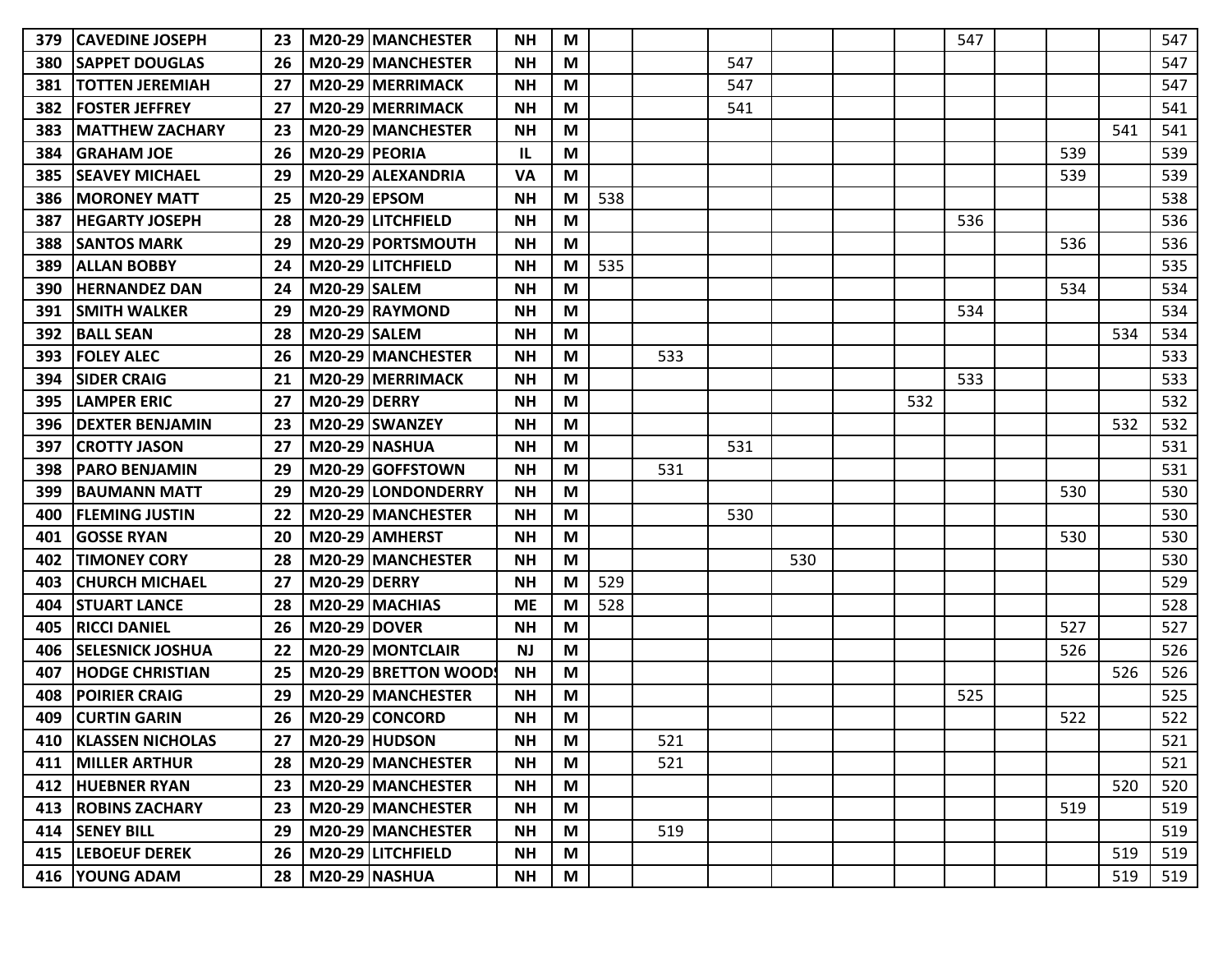| 417 | <b>YOUNG JENNIFER</b>      | 28 |                     | <b>M20-29 NASHUA</b>     | <b>NH</b>      | M                         |     |     |  |     |     |     |     | 519 | 519 |
|-----|----------------------------|----|---------------------|--------------------------|----------------|---------------------------|-----|-----|--|-----|-----|-----|-----|-----|-----|
| 418 | <b>LAVIOE DANIEL</b>       | 22 |                     | M20-29 MANCHESTER        | <b>NH</b>      | M                         | 518 |     |  |     |     |     |     |     | 518 |
| 419 | <b>BROWN JASPER</b>        | 28 |                     | M20-29 PORTLAND          | <b>ME</b>      | M                         |     | 515 |  |     |     |     |     |     | 515 |
| 420 | <b>BALL MIKE</b>           | 29 |                     | M20-29 MANCHESTER        | <b>NH</b>      | M                         |     |     |  |     |     |     |     | 515 | 515 |
| 421 | <b>FULLER JEREMIAH</b>     | 25 |                     | <b>M20-29 BARRINGTON</b> | <b>NH</b>      | M                         |     |     |  |     |     |     |     | 515 | 515 |
| 422 | <b>HAWKINS JUSTIN</b>      | 29 |                     | <b>M20-29 NEW YORK</b>   | <b>NY</b>      | M                         |     | 514 |  |     |     |     |     |     | 514 |
| 423 | <b>POROSKY TIM</b>         | 29 |                     | M20-29 MANCHESTER        | <b>NH</b>      | M                         |     | 512 |  |     |     |     |     |     | 512 |
| 424 | <b>DEYESO JOHN</b>         | 25 |                     | M20-29 MANCHESTER        | <b>NH</b>      | M                         | 511 |     |  |     |     |     |     |     | 511 |
| 425 | <b>PULIAFICO PHILIP</b>    | 29 |                     | <b>M20-29 NASHUA</b>     | <b>NH</b>      | M                         |     |     |  |     |     |     |     | 509 | 509 |
| 426 | <b>MCGANN CHAD</b>         | 29 |                     | M20-29 STRAFFORD         | <b>NH</b>      | M                         |     |     |  |     |     |     | 508 |     | 508 |
| 427 | <b>ABRIL DAN</b>           | 26 |                     | M20-29 TOWNSEND          | <b>MA</b>      | M                         | 507 |     |  |     |     |     |     |     | 507 |
| 428 | <b>CWALINSKI DAN</b>       | 29 |                     | <b>M20-29 NASHUA</b>     | <b>NH</b>      | M                         |     |     |  |     | 506 |     |     |     | 506 |
| 429 | <b>REED SCOTT</b>          | 23 |                     | M20-29 MANCHESTER        | <b>NH</b>      | M                         | 504 |     |  |     |     |     |     |     | 504 |
| 430 | <b>MCDONOUGH CHRIS</b>     | 29 | <b>M20-29 DERRY</b> |                          | <b>NH</b>      | M                         |     |     |  |     |     |     | 501 |     | 501 |
| 431 | <b>ROURKE BRIAN</b>        | 28 |                     | <b>M20-29 NASHUA</b>     | <b>NH</b>      | M                         |     |     |  |     |     |     | 501 |     | 501 |
| 432 | <b>BUNNELL KEITH</b>       | 27 |                     | M20-29 MANCHESTER        | <b>NH</b>      | M                         | 500 |     |  |     |     |     |     |     | 500 |
| 433 | <b>FARMER DEVIN</b>        | 28 |                     | M20-29 MANCHESTER        | <b>NH</b>      | M                         | 500 |     |  |     |     |     |     |     | 500 |
| 434 | <b>CHAUVETTE COLBY</b>     | 27 |                     | M20-29 MANCHESTER        | <b>NH</b>      | M                         | 499 |     |  |     |     |     |     |     | 499 |
| 435 | <b>IFISHER ANDREW</b>      | 26 |                     | M20-29 COLUMBUS          | <b>OH</b>      | M                         |     |     |  |     |     |     |     | 499 | 499 |
| 436 | ZIEGLER JACOB              | 28 |                     | M20-29 KITTERY           | <b>ME</b>      | M                         |     |     |  |     |     |     |     | 499 | 499 |
| 437 | <b>DAWE JEFF</b>           | 26 |                     | M20-29 SANDOWN           | <b>NH</b>      | M                         |     |     |  | 497 |     |     |     |     | 497 |
| 438 | <b>HAIDEMENOS GREGORY</b>  | 26 |                     | M20-29 WARWICK           | R <sub>l</sub> | M                         |     |     |  |     |     |     |     | 497 | 497 |
| 439 | <b>HANCOCK DERRICK</b>     | 23 |                     | M20-29 PEMBROKE          | <b>NH</b>      | M                         | 496 |     |  |     |     |     |     |     | 496 |
| 440 | <b>PHILLIPS RYAN</b>       | 27 | <b>M20-29 WEARE</b> |                          | <b>NH</b>      | M                         |     |     |  |     |     |     |     | 495 | 495 |
| 441 | <b>ACHESON DAN</b>         | 25 |                     | <b>M20-29 SANBORNTON</b> | <b>NH</b>      | M                         |     |     |  |     |     |     | 494 |     | 494 |
| 442 | <b>DENNINGER RYAN</b>      | 20 |                     | M20-29 BEDFORD           | <b>NH</b>      | M                         |     | 494 |  |     |     |     |     |     | 494 |
| 443 | <b>HORTON TYLER</b>        | 29 |                     | M20-29 MONTCLAIR         | <b>NJ</b>      | M                         |     |     |  |     |     |     | 493 |     | 493 |
| 444 | <b>REBE JUSTIN</b>         | 29 |                     | M20-29 MANCHESTER        | <b>NH</b>      | M                         | 493 |     |  |     |     |     |     |     | 493 |
| 445 | <b>OGRADY PATRICK</b>      | 28 |                     | M20-29 RAYMOND           | <b>NH</b>      | M                         | 492 |     |  |     |     |     |     |     | 492 |
| 446 | <b>CHAN ANDREW</b>         | 22 |                     | <b>M20-29 NASHUA</b>     | <b>NH</b>      | M                         | 491 |     |  |     |     |     |     |     | 491 |
| 447 | <b>POTTER CHRIS</b>        | 24 |                     | M20-29 MANCHESTER        | <b>NH</b>      | M                         | 489 |     |  |     |     |     |     |     | 489 |
| 448 | <b>BELL ALEX</b>           | 20 |                     | M20-29 BEDFORD           | <b>NH</b>      | M                         |     |     |  |     |     |     | 488 |     | 488 |
|     | 449   SWEENEY DANIEL       | 29 |                     | M20-29 LAWRENCE          | <b>MA</b>      | M                         |     |     |  |     |     |     | 486 |     | 486 |
|     | <b>450 BENWAY FRANK</b>    | 29 |                     | M20-29 QUINCY            | <b>MA</b>      | M                         | 484 |     |  |     |     |     |     |     | 484 |
| 451 | <b>PLOUFFE CHRISTOPHER</b> | 28 |                     | M20-29 MANCHESTER        | <b>NH</b>      | $\boldsymbol{\mathsf{M}}$ |     |     |  |     |     |     | 482 |     | 482 |
|     | 452 ROY BEN                | 27 |                     | M20-29 CONCORD           | <b>NH</b>      | M                         |     |     |  |     | 482 |     |     |     | 482 |
|     | 453 CARON TIM              | 26 |                     | M20-29 MANCHESTER        | <b>NH</b>      | M                         |     |     |  |     | 481 |     |     |     | 481 |
|     | 454   DAVIS JONATHAN       | 28 |                     | M20-29 LITCHFIELD        | <b>NH</b>      | M                         |     |     |  |     |     | 480 |     |     | 480 |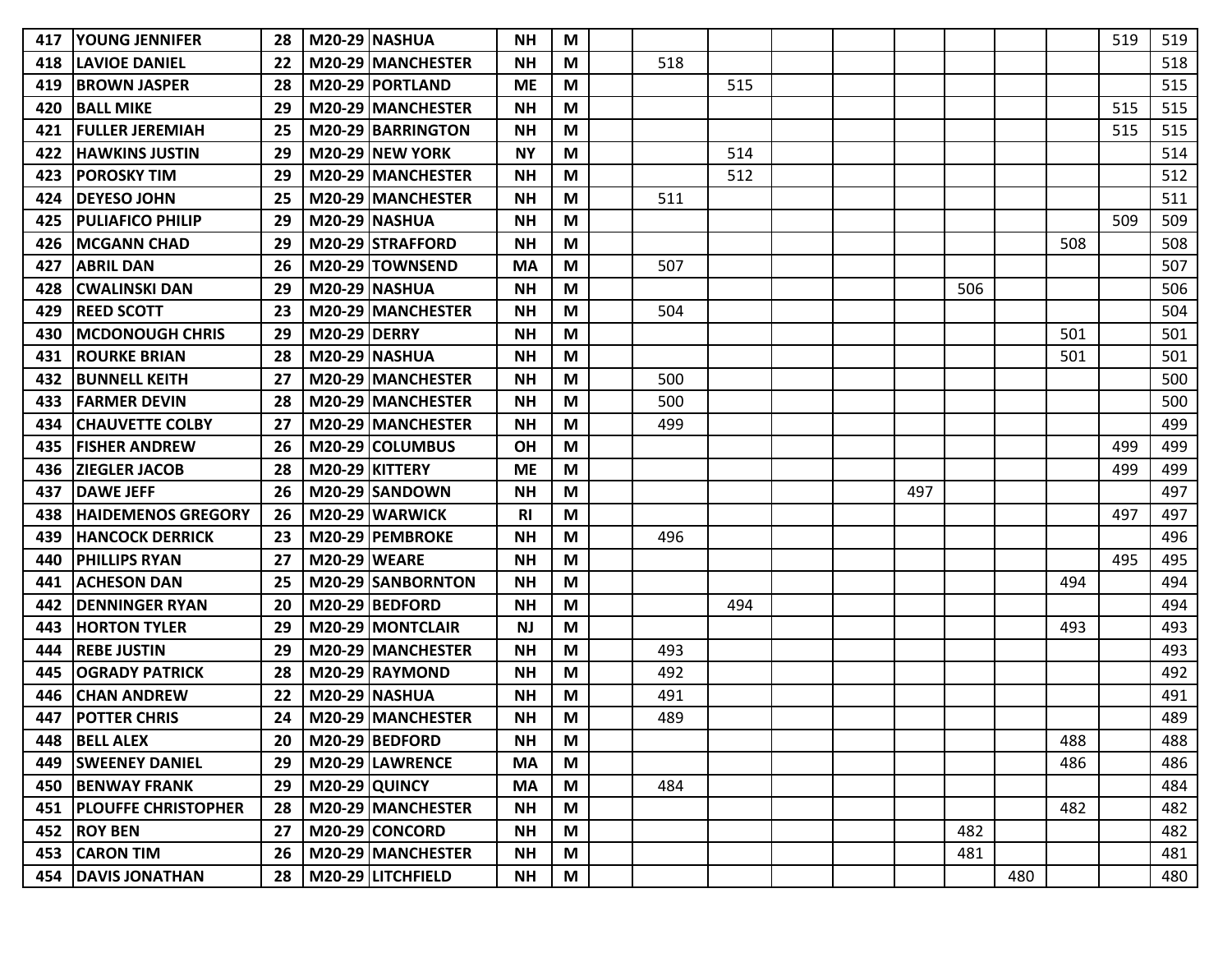| 455 | <b>CASALE MIKE</b>        | 29 |                     | M20-29   MANCHESTER         | <b>NH</b> | M |     |     |     |     |     |     |     |     | 480 | 480 |
|-----|---------------------------|----|---------------------|-----------------------------|-----------|---|-----|-----|-----|-----|-----|-----|-----|-----|-----|-----|
| 456 | <b>PERSONS JACOB</b>      | 22 |                     | M20-29 PEMBROKE             | <b>NH</b> | M |     |     |     |     |     |     |     | 479 |     | 479 |
| 457 | <b>SHERIDAN WILLIAM</b>   | 28 |                     | <b>M20-29 DRACUT</b>        | <b>MA</b> | M |     |     |     |     |     | 479 |     |     |     | 479 |
| 458 | <b>VINCENT TIM</b>        | 28 | <b>M20-29 LYNN</b>  |                             | <b>MA</b> | M |     | 479 |     |     |     |     |     |     |     | 479 |
| 459 | <b>PAULDING TIMOTHY</b>   | 23 |                     | <b>M20-29 NASHUA</b>        | <b>NH</b> | M |     | 477 |     |     |     |     |     |     |     | 477 |
| 460 | <b>IGREGOIRE MIKHAEL</b>  | 27 |                     | M20-29 HOOKSETT             | <b>NH</b> | M |     |     |     |     |     |     |     | 476 |     | 476 |
| 461 | <b>ICUSHMAN TRAVIS</b>    | 28 |                     | M20-29 FRANKLIN             | <b>NH</b> | M |     | 474 |     |     |     |     |     |     |     | 474 |
| 462 | <b>BLUE OLIN</b>          | 27 |                     | M20-29 KITTERY              | <b>ME</b> | M |     |     | 473 |     |     |     |     |     |     | 473 |
| 463 | <b>MACRIGEANIS NICK</b>   | 23 |                     | M20-29 LITCHFIELD           | <b>NH</b> | M |     |     |     | 471 |     |     |     |     |     | 471 |
| 464 | <b>SCARPINO DAVID</b>     | 24 |                     | M20-29 MERRIMACK            | <b>NH</b> | M |     | 469 |     |     |     |     |     |     |     | 469 |
| 465 | <b>MICHLIK RICKY</b>      | 29 |                     | M20-29 LONDONDERRY          | <b>NH</b> | M |     |     |     |     |     |     |     |     | 468 | 468 |
| 466 | <b>ROSSETTI MICHAEL</b>   | 28 | <b>M20-29 SALEM</b> |                             | <b>NH</b> | M |     |     |     |     |     |     |     |     | 468 | 468 |
| 467 | <b>IGODFREY RICHARD</b>   | 26 |                     | M20-29 MERRIMACK            | <b>NH</b> | M |     |     |     |     |     |     |     |     | 467 | 467 |
| 468 | <b>WEBBER DANIEL</b>      | 27 |                     | M20-29 MANCHESTER           | <b>NH</b> | M |     |     | 465 |     |     |     |     |     |     | 465 |
| 469 | <b>BRAVO JOHN</b>         | 28 |                     | M20-29 MANCHESTER           | <b>NH</b> | M |     |     |     |     |     |     |     | 463 |     | 463 |
| 470 | <b>MARBLE BRENDAN</b>     | 27 |                     | M20-29 MANCHESTER           | <b>NH</b> | M |     |     |     |     |     |     |     | 458 |     | 458 |
| 471 | <b>HARRISON PAUL</b>      | 29 | <b>M20-29 DERRY</b> |                             | <b>NH</b> | M |     |     |     |     | 457 |     |     |     |     | 457 |
| 472 | <b>CUTTS ANDREW</b>       | 25 |                     | M20-29 KITTERY              | <b>ME</b> | M |     |     |     |     |     |     |     |     | 457 | 457 |
| 473 | <b>NOEL VICTOR</b>        | 24 |                     | M20-29 MANCHESTER           | <b>NH</b> | M |     |     |     |     |     |     |     |     | 455 | 455 |
| 474 | <b>PINARD PAUL</b>        | 26 |                     | <b>M20-29 NORTHAMPTON</b>   | MA        | M |     |     |     |     |     |     |     | 454 |     | 454 |
| 475 | <b>LARKIN CONNOR</b>      | 20 |                     | M20-29 NOTTINGHAM           | <b>NH</b> | M |     |     | 453 |     |     |     |     |     |     | 453 |
| 476 | <b>MICHLIK III RICKY</b>  | 28 |                     | M20-29 LONDONDERRY          | <b>NH</b> | M |     | 453 |     |     |     |     |     |     |     | 453 |
| 477 | <b>BOLDUC JESSE</b>       | 26 |                     | <b>M20-29 NORTH BERWICK</b> | <b>ME</b> | M |     |     |     |     |     |     |     |     | 453 | 453 |
| 478 | <b>PARCELL JR PHIL</b>    | 28 |                     | M20-29 NASHUA               | <b>NH</b> | M |     | 452 |     |     |     |     |     |     |     | 452 |
| 479 | <b>BURKE RYAN</b>         | 21 |                     | M20-29 NEW BOSTON           | <b>NH</b> | M |     | 448 |     |     |     |     |     |     |     | 448 |
| 480 | <b>TILLINGHAST BRETON</b> | 28 |                     | M20-29 MANCHESTER           | <b>NH</b> | M |     |     |     |     |     |     |     |     | 448 | 448 |
| 481 | STURM JOSEPH              | 26 |                     | M20-29   MANCHESTER         | <b>NH</b> | M |     | 447 |     |     |     |     |     |     |     | 447 |
| 482 | <b>RIZZI MICHAEL</b>      | 25 |                     | M20-29 BEDFORD              | <b>NH</b> | M |     |     |     |     |     |     |     |     | 447 | 447 |
| 483 | <b>DVORAK JEFF</b>        | 24 |                     | M20-29 BURLINGTON           | <b>MA</b> | M |     |     |     |     |     |     |     | 444 |     | 444 |
| 484 | <b>DVORAK STEVE</b>       | 21 |                     | M20-29 LONDONDERRY          | <b>NH</b> | M |     |     |     |     |     |     |     | 444 |     | 444 |
| 485 | <b>PARCELL JR. PHIL</b>   | 28 |                     | <b>M20-29 NASHUA</b>        | <b>NH</b> | M |     |     |     |     |     |     |     |     | 439 | 439 |
|     | 486   KELLEY JEFFREY      | 29 |                     | M20-29 CHICHESTER           | <b>NH</b> | M |     |     |     |     |     |     |     |     | 437 | 437 |
|     | 487   MEURIN RJ           | 27 |                     | <b>M20-29 NASHUA</b>        | <b>NH</b> | M |     |     |     |     |     |     |     | 422 |     | 422 |
| 488 | <b>ST. PIERRE CRAIG</b>   | 29 |                     | M20-29 MANCHESTER           | <b>NH</b> | M |     |     |     |     |     |     |     |     | 421 | 421 |
| 489 | <b>GILLIS PAT</b>         | 21 |                     | M20-29 AMHERST              | <b>NH</b> | M | 420 |     |     |     |     |     |     |     |     | 420 |
| 490 | <b>GONTARZ STEVEN</b>     | 26 |                     | M20-29 LONDONDERRY          | <b>NH</b> | M |     |     |     |     |     |     | 417 |     |     | 417 |
|     | 491  LIGHT CRAIG          | 26 |                     | M20-29 CONCORD              | <b>NH</b> | M |     | 415 |     |     |     |     |     |     |     | 415 |
|     | 492   WEAVER JIMY         | 28 |                     | $M20-29$ HUDSON             | <b>NH</b> | M |     |     |     |     |     |     |     | 414 |     | 414 |